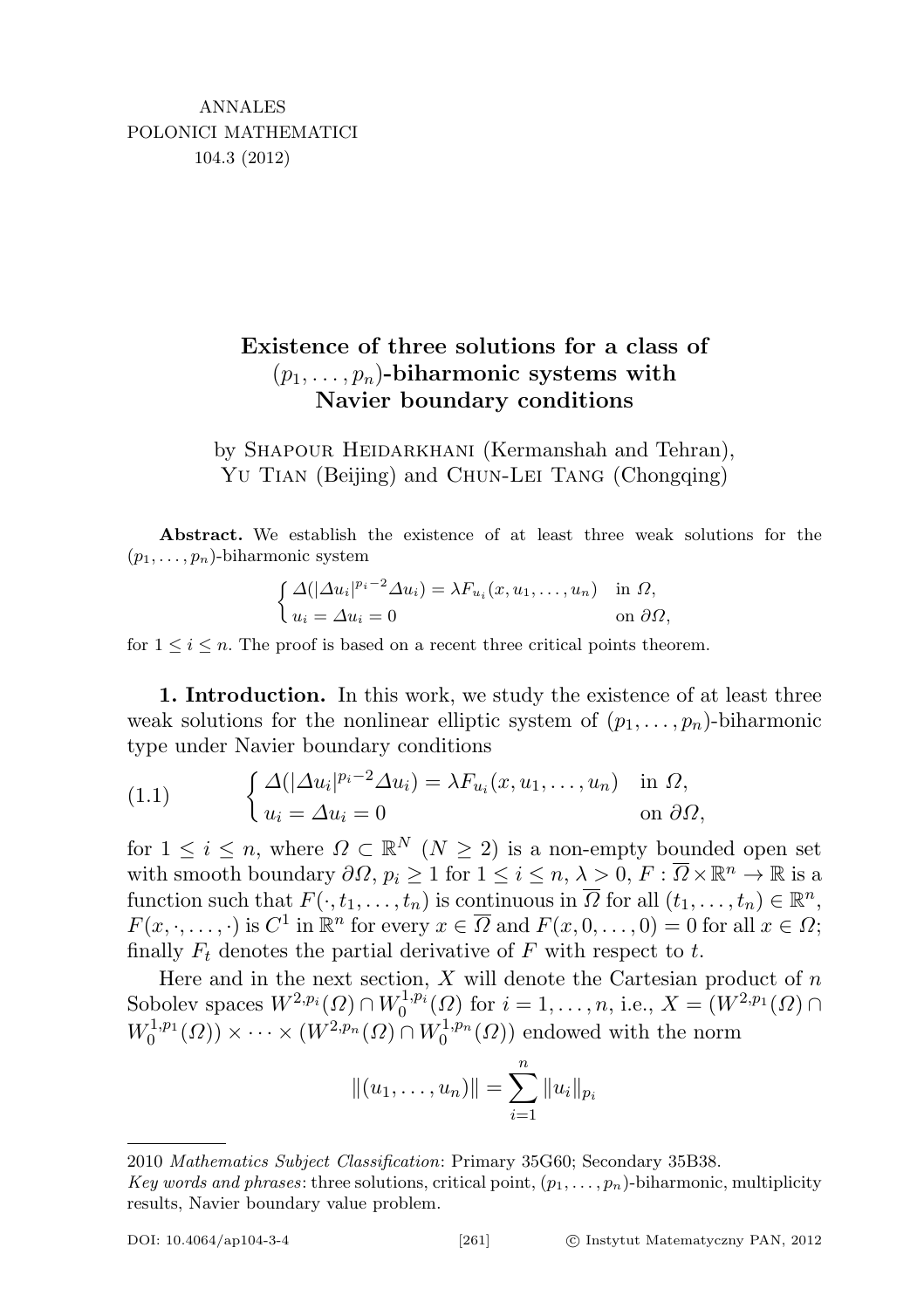where

$$
||u_i||_{p_i} = \left(\int_{\Omega} |\Delta u_i(x)|^{p_i} dx\right)^{1/p_i}
$$

for  $1 \leq i \leq n$ .

We say that  $u = (u_1, \ldots, u_n)$  is a weak solution to the system [\(1.1\)](#page-0-0) if  $u = (u_1, \ldots, u_n) \in X$  and

$$
\int_{\Omega} \sum_{i=1}^{n} |\Delta u_i(x)|^{p_i-2} \Delta u_i(x) \Delta v_i(x) dx
$$

$$
- \lambda \int_{\Omega} \sum_{i=1}^{n} F_{u_i}(x, u_1(x), \dots, u_n(x)) v_i(x) dx = 0
$$

for every  $(v_1, \ldots, v_n) \in X$ .

There seems to be increasing interest in studying fourth-order boundary value problems, especially because the static form change of beam or the support of a rigid body can be described by a fourth-order equation, and a model to study travelling waves in suspension bridges involves a fourth-order nonlinear equation (for instance, see [\[15\]](#page-15-0)), so this subject is important to physics. More general nonlinear fourth-order elliptic boundary value problems have been studied [1, 4, 5, 7, 8, 10–13, 16-20, 22, 26, 28] in recent years. In [\[12\]](#page-15-1), using variational methods and under a suitable set of assumptions involving two parameters  $\alpha$  and  $\beta$  (for instance,  $\alpha^2 - 4\beta > 0$ ) the authors obtained two nontrivial solutions to the problem

<span id="page-1-0"></span>(1.2) 
$$
\begin{cases} u^{iv} + \alpha u'' + \beta u = f(x, u), & x \in (0, 1), \\ u(0) = u(1) = 0, \\ u''(0) = u''(1) = 0 \end{cases}
$$

where  $\alpha$ ,  $\beta$  are real constants and  $f : [0,1] \times \mathbb{R} \to \mathbb{R}$  is a continuous function. In [\[13\]](#page-15-2), applying Morse theory, the existence of three solutions to problem [\(1.2\)](#page-1-0) with  $\alpha = \beta = 0$  was proved. In [\[17\]](#page-15-3), by also using the fixed-point index in cones and under the assumption  $\alpha^2 - 4\beta = 0$ , multiple solutions to the problem

<span id="page-1-1"></span>(1.3) 
$$
\begin{cases} u^{iv} + \alpha u'' + \beta u = \lambda f(x, u), & x \in (0, 1), \\ u(0) = u(1) = 0, \\ u''(0) = u''(1) = 0 \end{cases}
$$

were obtained, where  $\alpha$ ,  $\beta$  are real constants,  $\lambda$  is a positive parameter and  $f:[0,1]\times\mathbb{R}\to\mathbb{R}$  is a continuous function, while in [\[7\]](#page-15-4) the authors established multiple solutions for problem [\(1.3\)](#page-1-1) by using a three critical points theorem (see Theorem 2.1) established in [\[3\]](#page-15-5). In [\[1\]](#page-15-6) based on Ricceri's three critical points theorem [\[23\]](#page-16-0) the existence of at least three (weak) solutions of the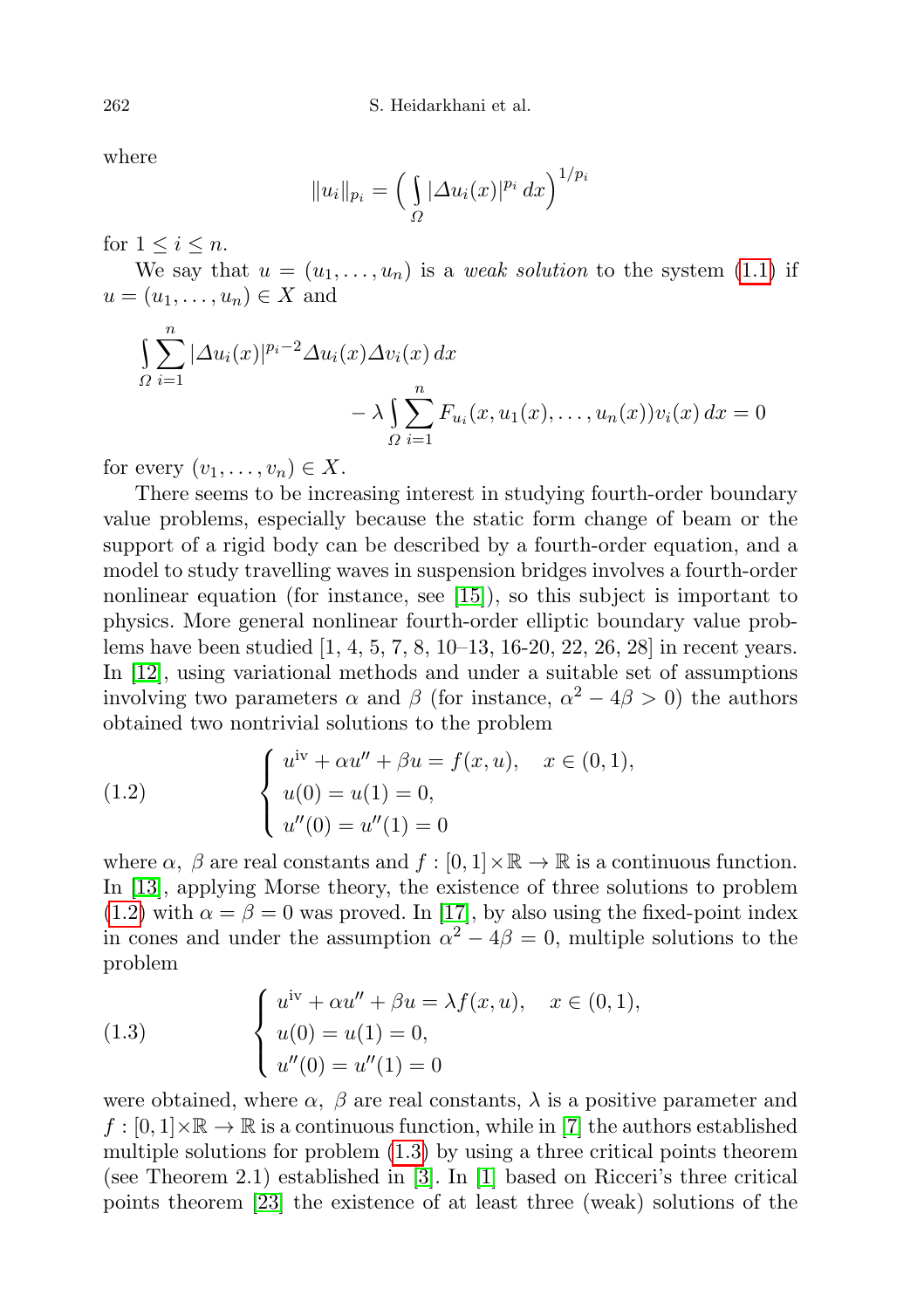fourth-order boundary value problem

$$
\begin{cases}\nu^{iv} + \alpha u'' + \beta u = \lambda f(x, u) + \mu g(x, u), & x \in (0, 1) \\
u(0) = u(1) = 0, \\
u''(0) = u''(1) = 0,\n\end{cases}
$$

was considered where  $\alpha$ ,  $\beta$  are real constants,  $f, g : [0, 1] \times \mathbb{R} \to \mathbb{R}$  are  $L^2$ -Carathéodory functions and  $\lambda, \mu > 0$ . In [\[18\]](#page-15-7), the authors studied the following superlinear p-biharmonic elliptic problem with Navier boundary condition:

<span id="page-2-0"></span>(1.4) 
$$
\begin{cases} \Delta(|\Delta u|^{p-2}\Delta u) = g(x,u) & \text{in } \Omega, \\ u = \Delta u = 0 & \text{on } \partial\Omega, \end{cases}
$$

where  $\Omega$  is a bounded domain with smooth boundary  $\partial\Omega$  in  $\mathbb{R}^n$ ,  $n \geq 2p+1$ ,  $p > 1$ , and  $q : \Omega \times \mathbb{R} \to \mathbb{R}$  is a Carathéodory function. By means of Morse theory, the authors proved the existence of a nontrivial solution to problem [\(1.4\)](#page-2-0) having a linking structure around the origin. Moreover, in the case of both resonance near zero and nonresonance at  $+\infty$ , the existence of two nontrivial solutions was shown. Very recently, Li and Tang [\[19\]](#page-15-8), employing Ricceri's three critical points theorem [\[23\]](#page-16-0) investigated the problem

<span id="page-2-1"></span>(1.5) 
$$
\begin{cases} \Delta(|\Delta u|^{p-2}\Delta u) = \lambda f(x,u) + \mu g(x,u) & \text{in } \Omega, \\ u = \Delta u = 0 & \text{on } \partial \Omega, \end{cases}
$$

where  $\Omega \subset \mathbb{R}^N$   $(N \geq 1)$  is a non-empty bounded open set with  $C^1$  boundary,  $p > \max\{1, N/2\}, \lambda, \mu > 0$  and  $f : \Omega \times \mathbb{R} \to \mathbb{R}$  is a continuous function, establishing the existence of an open interval  $\Lambda \subseteq [0,\infty]$  and a number  $q > 0$  with the following property: for every  $\lambda \in \Lambda$  and every Carathéodory function  $g : \Omega \times \mathbb{R} \to \mathbb{R}$  satisfying

$$
\sup_{|t| \le \zeta} |g(\cdot, t)| \in L^1(\Omega)
$$

for all  $\zeta > 0$ , there is a  $\delta > 0$  such that, for each  $\mu \in [0, \delta]$  equation [\(1.5\)](#page-2-1) admits at least three weak solutions in  $W^{2,p}(\Omega) \cap W^{1,p}_0$  $L_0^{1,p}(\Omega)$  whose norms are less than q; Li and Tang in [\[20\]](#page-15-9) generalized these results to the system

$$
\begin{cases}\n\Delta(|\Delta u|^{p-2}\Delta u) = \lambda F_u(x, u, v) + \mu G_u(x, u, v) & \text{in } \Omega, \\
\Delta(|\Delta v|^{q-2}\Delta v) = \lambda F_v(x, u, v) + \mu G_v(x, u, v) & \text{in } \Omega, \\
u = \Delta u = v = \Delta v = 0 & \text{on } \partial \Omega,\n\end{cases}
$$

where  $\Omega \subset \mathbb{R}^N$   $(N \geq 1)$  is a non-empty bounded open set with smooth boundary,  $p > \max\{1, N/2\}$ ,  $q > \max\{1, N/2\}$ ,  $\lambda, \mu > 0$ ,  $F : \Omega \times \mathbb{R}^2 \to \mathbb{R}$ is a function such that  $F(\cdot, t_1, t_2)$  is continuous in  $\Omega$  for all  $(t_1, t_2) \in \mathbb{R}^2$ ,  $F(x, \cdot, \cdot)$  is  $C^1$  in  $\mathbb{R}^2$  for every  $x \in \Omega$  and  $F(x, 0, 0) = 0$  for all  $x \in \Omega$ , and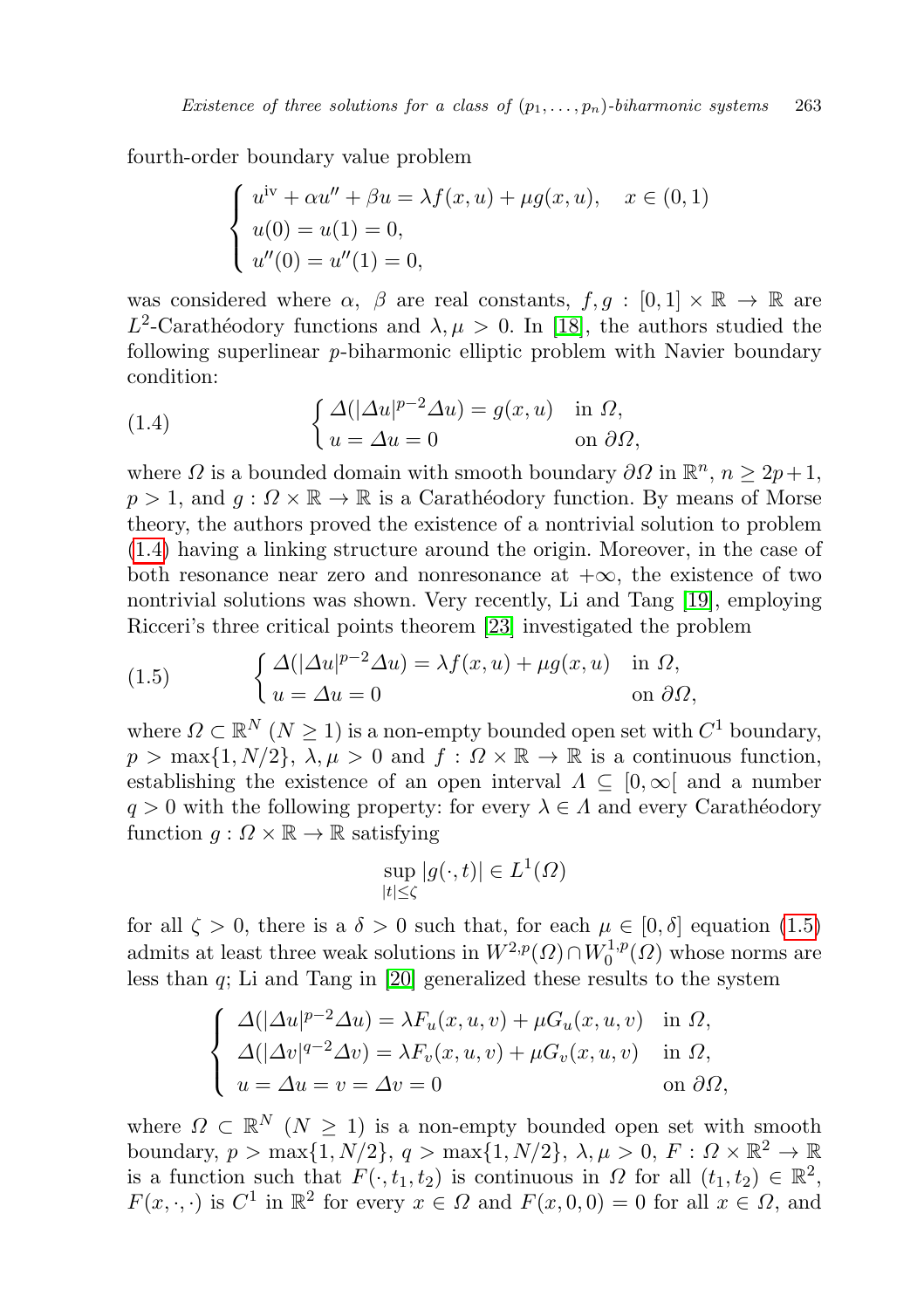$G: \Omega \times \mathbb{R}^2 \to \mathbb{R}$  is a measurable function with respect to x in  $\Omega$  for every  $(t_1, t_2) \in \mathbb{R}^2$ , and is a  $C^1$ -function of  $(t_1, t_2) \in \mathbb{R}^2$  for every x in  $\Omega$ .

We point out that our results extend in several directions the previous work of [\[1\]](#page-15-6), [\[16\]](#page-15-10), [\[20\]](#page-15-9) and [\[19\]](#page-15-8) by relaxing some hypotheses and sharpening the conclusion. The applicability of our results is illustrated by an example.

2. Main results. Our analysis is based on the following three critical points theorem (see also [\[24\]](#page-16-1), [\[23\]](#page-16-0), [\[6\]](#page-15-11) and [\[21\]](#page-16-2) for related results), which transfers the existence of three solutions of the system [\(1.1\)](#page-0-0) into the existence of critical points of the Euler functional.

THEOREM 2.1 (see [\[9,](#page-15-12) Theorem 3.6]). Let X be a reflexive real Banach space, let  $\Phi: X \to \mathbb{R}$  be a sequentially weakly lower semicontinuous, coercive and continuously Gâteaux differentiable functional whose Gâteaux derivative admits a continuous inverse on  $X^*$ , and let  $\Psi : X \to \mathbb{R}$  be a sequentially weakly upper semicontinuous and continuously Gâteaux differentiable functional whose Gâteaux derivative is compact. Assume that there exist  $r \in \mathbb{R}$ and  $w \in X$  with  $0 < r < \Phi(w)$  such that

(i) sup<sub>$$
u \in \Phi^{-1}([-\infty,r])
$$</sub>  $\Psi(u) < r \frac{\Psi(w)}{\Phi(w)},$ 

(ii) for each  $\lambda$  in

$$
\Lambda_r := \left[ \frac{\Phi(w)}{\Psi(w)}, \frac{r}{\sup_{u \in \Phi^{-1}(]-\infty, r])} \Psi(u)} \right[
$$

the functional  $\Phi - \lambda \Psi$  is coercive.

Then for each  $\lambda \in \Lambda_r$  the functional  $\Phi - \lambda \Psi$  has at least three distinct critical points in X.

We need the following proposition in the proof of Theorem 2.3.

PROPOSITION 2.2. Let X be as in the introduction and  $T: X \to X^*$  be the operator defined by

$$
T(u_1,\ldots,u_n)(h_1,\ldots,h_n)=\int_{\Omega}\sum_{i=1}^n|\Delta u_i(x)|^{p_i-2}\Delta u_i(x)\Delta h_i(x)\,dx
$$

for every  $(u_1, \ldots, u_n), (h_1, \ldots, h_n) \in X$ . Then T admits a continuous inverse on  $X^*$ .

*Proof.* Taking into account (2.2) of [\[25\]](#page-16-3) for  $p_i \geq 2$  there exists a positive constant  $c_{p_i}$  such that

$$
\langle |x|^{p_i-2}x - |y|^{p_i-2}y, x - y \rangle \ge c_{p_i}|x - y|^{p_i}
$$

for every  $x, y \in \mathbb{R}^N$  where  $\langle \cdot, \cdot \rangle$  denotes the usual inner product in  $\mathbb{R}^N$ .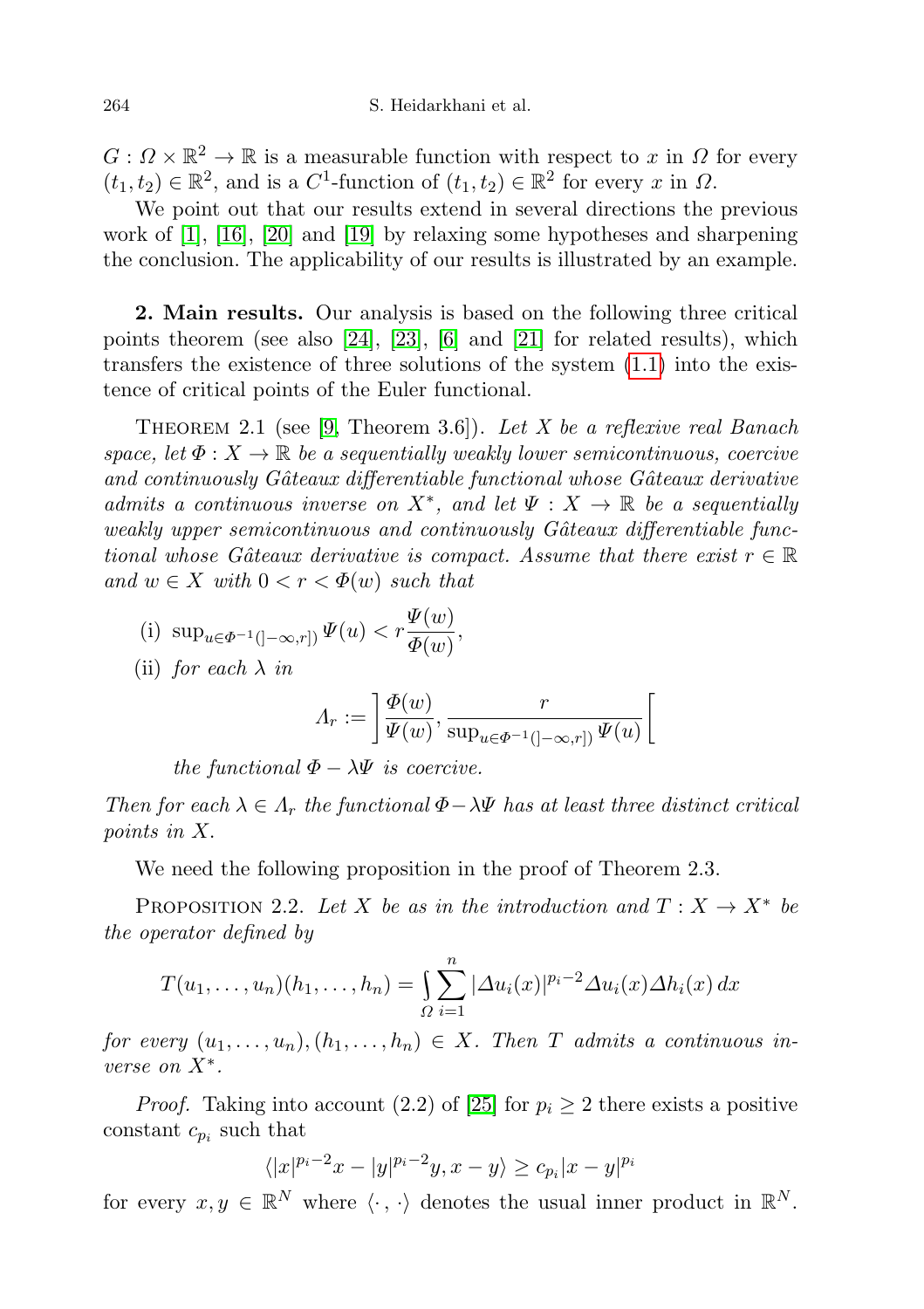Thus, it is easy to see that

$$
(T(u_1, ..., u_n) - T(v_1, ..., v_n))(u_1 - v_1, ..., u_n - v_n)
$$
  
\n
$$
\geq \min\{c_{p_1}, ..., c_{p_n}\}\sum_{i=1}^n ||u_i - v_i||_{p_i}^{p_i}
$$

for every  $(u_1, \ldots, u_n), (v_1, \ldots, v_n) \in X$ , which means that T is strongly monotone. Therefore, since  $T$  is coercive and hemicontinuous in  $X$  (for more details, see [\[20\]](#page-15-9)), by applying Theorem 26.A of [\[27\]](#page-16-4), we conclude that  $T$ admits a continuous inverse on  $X^*$ .

<span id="page-4-1"></span>Let us recall that for  $1 \leq i \leq n$ ,  $W_0^{1,p_i}(\Omega)$  is compactly embedded in

(2.1) 
$$
L^{q_i}(\Omega) \text{ for all } q_i \in [p_i, p_i N/(N - p_i)] \text{ if } p_i < N,
$$

$$
L^{q_i}(\Omega) \text{ for all } q_i > 1 \text{ if } p_i = N,
$$

$$
C^0(\overline{\Omega}) \text{ if } p_i > N,
$$

and that for  $1 \leq i \leq n$ ,  $W^{2,p_i}(\Omega)$  is compactly embedded in

<span id="page-4-2"></span>(2.2) 
$$
L^{p_i^*}(\Omega) \text{ for all } p_i^* \in [p_i, p_i N/(N-2p_i)] \text{ if } p_i < N/2,
$$

$$
L^{r_i}(\Omega) \text{ for all } r_i > p_i \text{ if } 2p_i = N,
$$

$$
C^0(\overline{\Omega}) \text{ if } p_i > \max\{1, N/2\}.
$$

So, if  $p_i > \max\{1, N/2\}$  for  $1 \leq i \leq n \ (N = 1 \text{ is included in this case})$ the embedding  $W^{2,p_i}(\Omega) \cap W_0^{1,p_i}(\Omega) \hookrightarrow C^0(\overline{\Omega})$  is compact, and if  $p_i \leq N/2$ for  $1 \leq i \leq n$ , the embedding  $W^{2,p_i}(\Omega) \cap W_0^{1,p_i}(\Omega) \hookrightarrow L^{q_i} \Omega$  is compact for all  $q_i \in [p_i, p_i N/(N-2p_i)]$ .

<span id="page-4-0"></span>Put

$$
(2.3) \t k = \max \bigg\{ \sup_{u_i \in W^{2, p_i}(Q) \cap W_0^{1, p_i}(Q) \backslash \{0\}} \frac{\max_{x \in \overline{\Omega}} |u_i(x)|^{p_i}}{\|u_i\|_{p_i}^{p_i}} : 1 \le i \le n \bigg\}.
$$

In the case  $p_i > \max\{1, N/2\}$  for  $1 \leq i \leq n$ , since the embedding  $W^{2,p_i}(\Omega) \cap$  $W_0^{1,p_i}(\Omega) \hookrightarrow C^0(\overline{\Omega})$  for  $1 \leq i \leq n$  is compact, one has  $k < \infty$ .

For all  $\gamma > 0$  we define

(2.4) 
$$
K(\gamma) = \left\{ t = (t_1, \ldots, t_n) \in \mathbb{R}^n : \sum_{i=1}^n \frac{|t_i|^{p_i}}{p_i} \leq \gamma \right\}.
$$

Now, we state our main result.

THEOREM 2.3. Assume that there exist a positive constant  $r$  and two elements  $w = (w_1, \ldots, w_n)$  and  $\overline{w} = (\overline{w}_1, \ldots, \overline{w}_n)$  in X such that

$$
(A1) \sum_{i=1}^n \frac{\|w_i\|_{p_i}^{p_i}}{p_i} > r;
$$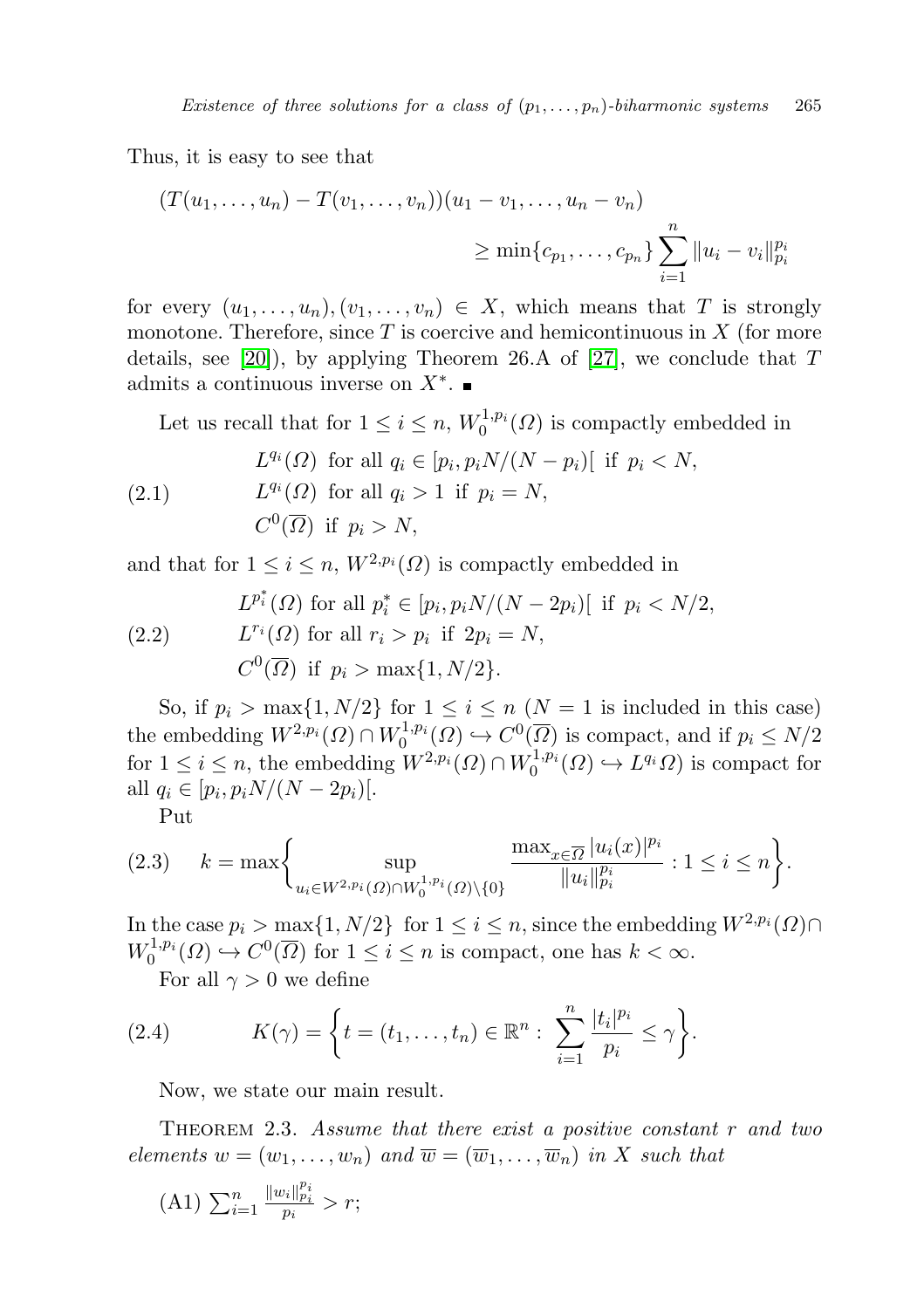266 S. Heidarkhani et al.

<span id="page-5-1"></span>(A2) if 
$$
p_i > \max\{1, N/2\}
$$
 for  $1 \le i \le n$ , then  
\n(2.5) 
$$
\int_{\Omega} \sup_{t \in K(kr)} F(x, t) dx < \left(r \prod_{i=1}^{n} p_i\right) \frac{\int_{\Omega} F(x, w(x)) dx}{\sum_{i=1}^{n} \prod_{j=1, j \neq i}^{n} p_j ||w_i||_{p_i}^{p_i}}
$$

where  $k$  is given by  $(2.3)$ , and

<span id="page-5-2"></span>(2.6) 
$$
\limsup_{|t_1|+\dots+|t_n| \to \infty} \frac{F(x,t)}{\sum_{i=1}^n |t_i|^{p_i}/p_i} < \frac{\int_{\Omega} \sup_{t \in K(kr)} F(x,t) \, dx}{m(\Omega)kr}
$$

uniformly with respect to  $x \in \Omega$  where  $m(\cdot)$  is Lebesgue measure;

(A3) if  $p_i \le \max\{1, N/2\}$  for  $1 \le i \le n$ , then there exist positive constants  $b_1, \theta$  and s with  $p_i < \theta < p_i N/(N - 2p_i)$  and  $s < p_i$  for  $1 \leq i \leq n$ satisfying

<span id="page-5-4"></span>(2.7) 
$$
|F(x,t)| \leq b_1 \left(1 + \sum_{i=1}^n |t_i|^s\right) \quad \forall t_i \in \mathbb{R},
$$

<span id="page-5-3"></span>(2.8) 
$$
\limsup_{\sum_{i=1}^{n} |t_i| \to 0} \frac{|F(x,t)|}{\sum_{i=1}^{n} |t_i|^{\theta}} < \infty,
$$

<span id="page-5-5"></span>(2.9) 
$$
\int_{\Omega} F(x,\overline{w}(x)) dx > 0.
$$

Then, for each  $\lambda$  in

$$
\Lambda_r := \begin{cases}\n\frac{\sum_{i=1}^n \|w_i\|_{p_i}^{p_i}/p_i}{\int_{\Omega} F(x, w(x)) dx}, \frac{r}{\int_{\Omega} \sup_{t \in K(kr)} F(x, t) dx} \left[\n\frac{r}{\int_{\Omega} \sum_{i=1}^n \|\overline{w}_i\|_{p_i}^{p_i}/p_i}}\n\frac{r}{\int_{\Omega} \sum_{i=1}^n \|\overline{w}_i\|_{p_i}^{p_i}/p_i}, \frac{r}{\int_{\Omega} \sup_{t \in [0, T]} \sum_{i=1}^n \|u_i\|_{p_i}^{p_i}/p_i} \leq r}{\int_{\Omega} \sum_{i=1}^n \|\overline{w}_i\|_{p_i}^{p_i}/p_i}.\n\end{cases}
$$

the system  $(1.1)$  admits at least three distinct weak solutions in X.

Proof. In order to apply Theorem 2.1 to our problem, we introduce the functionals  $\Phi, \Psi : X \to \mathbb{R}$  for each  $u = (u_1, \dots, u_n) \in X$  as follows:

<span id="page-5-0"></span>(2.10) 
$$
\Phi(u) = \sum_{i=1}^{n} \frac{||u_i||_{p_i}^{p_i}}{p_i}
$$

and

(2.11) 
$$
\Psi(u) = \int_{\Omega} F(x, u_1(x), \dots, u_n(x)) dx.
$$

It is well known that  $\Phi$  and  $\Psi$  are well defined and continuously differentiable functionals whose derivatives at the point  $u = (u_1, \ldots, u_n) \in X$  are the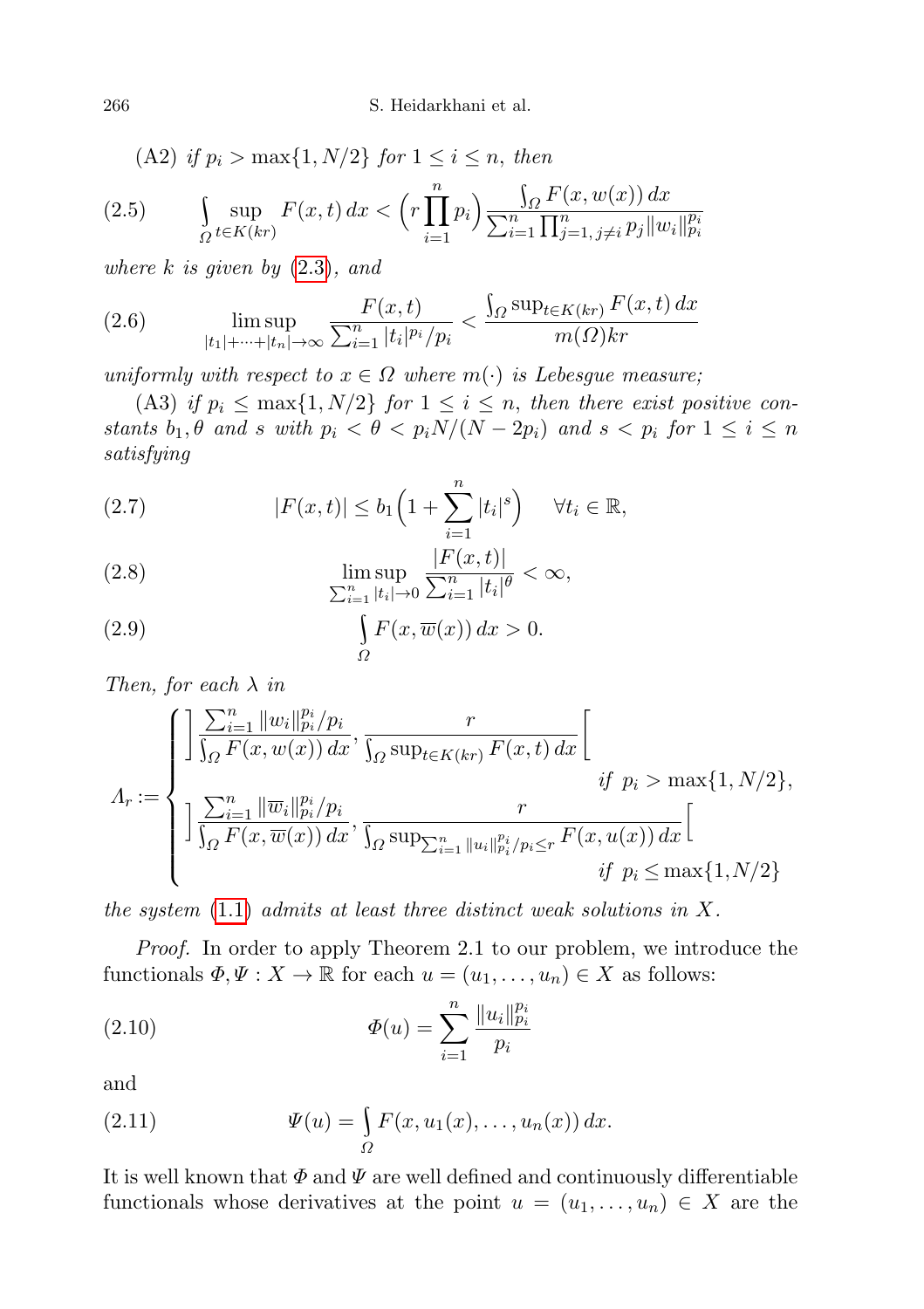functionals  $\Phi'(u), \Psi'(u) \in X^*$  given by

$$
\Phi'(u)(v) = \int_{\Omega} \sum_{i=1}^{n} |\Delta u_i(x)|^{p_i-2} \Delta u_i(x) \Delta v_i(x) dx,
$$
  

$$
\Psi'(u)(v) = \int_{\Omega} \sum_{i=1}^{n} F_{u_i}(x, u_1(x), \dots, u_n(x)) v_i(x) dx
$$

for every  $v = (v_1, \ldots, v_n) \in X$ ; moreover,  $\Psi$  is sequentially weakly upper semicontinuous.

Furthermore, Proposition 2.2 implies that  $\Phi'$  admits a continuous inverse on  $X^*$  and since  $\Phi'$  is monotone, we infer that  $\Phi$  is sequentially weakly lower semicontinuous (see [\[27,](#page-16-4) Proposition 25.20]).

We claim that  $\Psi' : X \to X^*$  is a compact operator. If  $p_i > \max\{1, N/2\}$ for  $1 \leq i \leq n$ , it is enough to show that  $\Psi'$  is strongly continuous on X. To see this, for fixed  $(u_1, \ldots, u_n) \in X$  let  $(u_{1m}, \ldots, u_{nm}) \to (u_1, \ldots, u_n)$ weakly in X as  $m \to \infty$ . Then the convergence is uniform on  $\overline{\Omega}$  (see [\[27\]](#page-16-4)). Since  $F(x, \cdot, \ldots, \cdot)$  is  $C^1$  in  $\mathbb{R}^n$  for every  $x \in \overline{\Omega}$ , the derivatives of  $F$  are continuous in  $\mathbb{R}^n$  for every  $x \in \overline{\Omega}$ , so for  $1 \leq i \leq n$ ,  $F_{u_i}(x, u_{1m}, \ldots, u_{nm}) \rightarrow$  $F_{u_i}(x, u_1, \ldots, u_n)$  strongly as  $m \to \infty$ , which yields  $\Psi'(u_{1m}, \ldots, u_{nm}) \to$  $\Psi'(u_1,\ldots,u_n)$  strongly as  $m \to \infty$ . Thus we proved that  $\Psi'$  is strongly continuous on X, which implies that  $\Psi'$  is compact operator by Proposition 26.2 of [\[27\]](#page-16-4). If  $p_i \n\t\leq \max\{1, N/2\}$  for  $1 \leq i \leq n$ , taking into account that the embedding  $W^{2,p_i} \cap W_0^{1,p_i} \hookrightarrow L^{q_i}, q_i \in [p_i, p_i N/(N-2p_i)]$  for  $1 \leq i \leq n$  is compact, from condition (A3), we see that  $\Phi'$  is compact. Hence the claim is true.

From (A1) and [\(2.10\)](#page-5-0) we get  $0 < r < \Phi(w)$ , as required in Theorem 2.1. In what follows, we discuss two cases.

CASE 1. If  $p_i > \max\{1, N/2\}$  for  $1 \leq i \leq n$ , from [\(2.3\)](#page-4-0) for each  $(u_1, \ldots, u_n) \in X$  we have

<span id="page-6-0"></span>
$$
\sup_{x \in \Omega} |u_i(x)|^{p_i} \le k \|u_i\|_{p_i}^{p_i} \quad \text{ for } i = 1, \dots, n,
$$

so that

(2.12) 
$$
\sup_{x \in \Omega} \sum_{i=1}^{n} \frac{|u_i(x)|^{p_i}}{p_i} \le k \sum_{i=1}^{n} \frac{||u_i||_{p_i}^{p_i}}{p_i},
$$

and hence using  $(2.10)$  and  $(2.12)$ , we obtain

$$
\Phi^{-1}(\left]-\infty,r\right]) = \left\{ u \in X : \sum_{i=1}^{n} \frac{||u_i||_{p_i}^{p_i}}{p_i} \le r \right\}
$$

$$
\subseteq \left\{ u \in X : \sum_{i=1}^{n} \frac{|u_i(x)|^{p_i}}{p_i} \le kr \text{ for all } x \in \Omega \right\}.
$$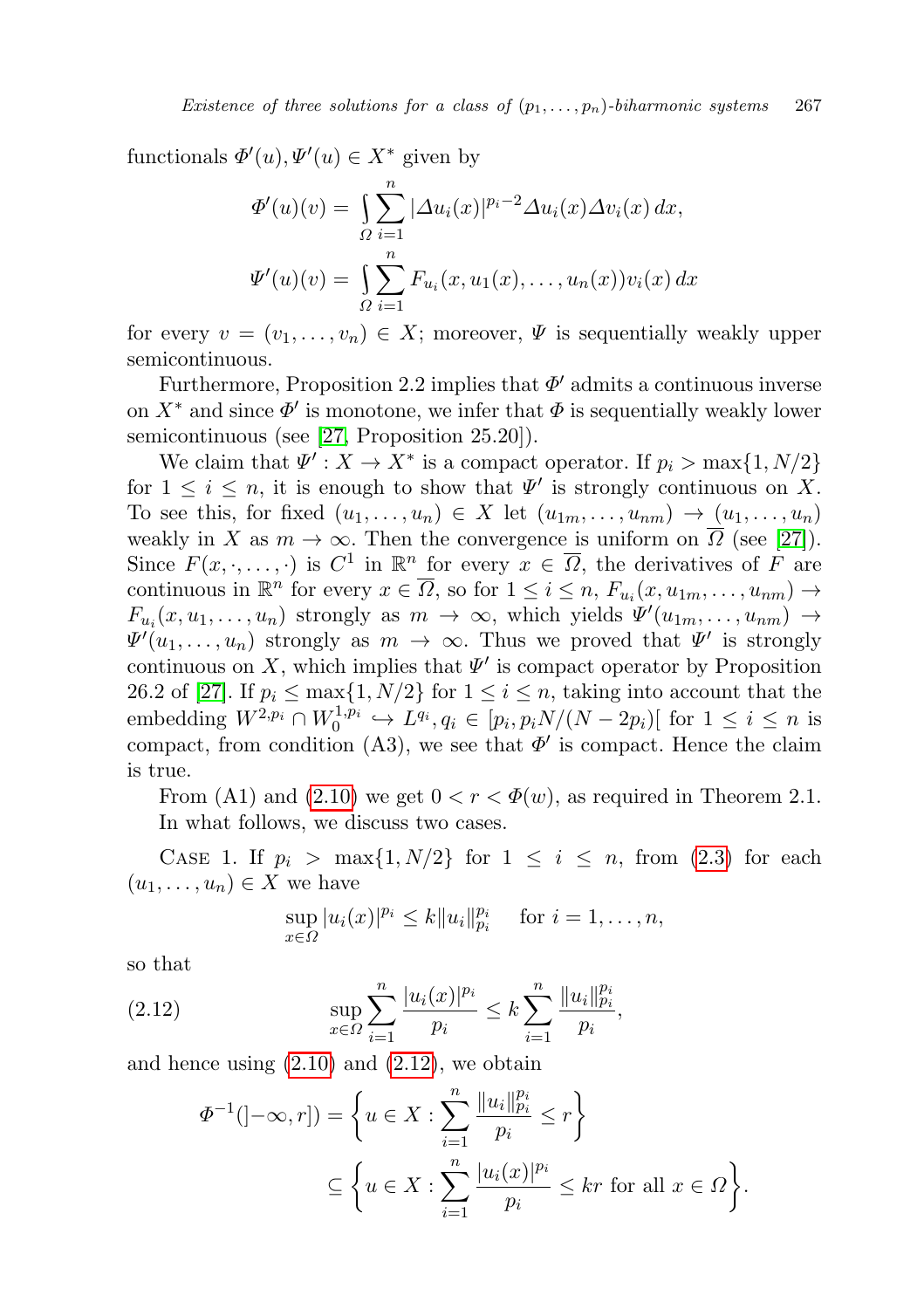Therefore, owing to assumption [\(2.5\)](#page-5-1), we have

$$
\sup_{u \in \Phi^{-1}(]-\infty, r]} \Psi(u) = \sup_{u \in \Phi^{-1}(]-\infty, r]} \int_{\Omega} F(x, u(x)) dx
$$
  
\n
$$
\leq \int_{\Omega} \sup_{t \in K(kr)} F(x, t) dx
$$
  
\n
$$
< r \frac{\int_{\Omega} F(x, w(x)) dx}{\sum_{i=1}^{n} ||w_i||_{p_i}^{p_i}/p_i} = r \frac{\Psi(w)}{\Phi(w)}.
$$

Furthermore, from [\(2.6\)](#page-5-2) there exist two constants  $\gamma, \tau \in \mathbb{R}$  with

$$
\gamma < \frac{\int_{\Omega} \sup_{t \in K(kr)} F(x, t) \, dx}{r}
$$

such that

$$
km(\Omega)F(x,t) \le \gamma \sum_{i=1}^{n} \frac{|t_i|^{p_i}}{p_i} + \tau \quad \text{ for all } x \in \overline{\Omega}
$$

and all  $(t_1, \ldots, t_n) \in \mathbb{R}^n$ . Fix  $u = (u_1, \ldots, u_n) \in X$ . Then

<span id="page-7-0"></span>(2.13) 
$$
F(x, u(x)) \le \frac{1}{km(\Omega)} \left( \gamma \sum_{i=1}^{n} \frac{|u_i(x)|^{p_i}}{p_i} + \tau \right) \quad \text{for all } x \in \overline{\Omega}.
$$

Now, in order to prove the coercivity of the functional  $\Phi - \lambda \Psi$ , we first assume that  $\gamma > 0$ . So, for any fixed  $\lambda \in \Lambda_r$ , from  $(2.10)$ – $(2.13)$  we have

$$
\Phi(u) - \lambda \Psi(u) = \sum_{i=1}^{n} \frac{||u_i||_{p_i}^{p_i}}{p_i} - \lambda \int_{\Omega} F(x, u(x)) dx
$$
  
\n
$$
\geq \sum_{i=1}^{n} \frac{||u_i||_{p_i}^{p_i}}{p_i} - \frac{\lambda \gamma}{km(\Omega)} \left( \sum_{i=1}^{n} \frac{1}{p_i} \int_{\Omega} |u_i(x)|^{p_i} dx \right) - \frac{\lambda \tau}{k}
$$
  
\n
$$
\geq \sum_{i=1}^{n} \frac{||u_i||_{p_i}^{p_i}}{p_i} - \frac{\lambda \gamma}{km(\Omega)} \left( km(\Omega) \sum_{i=1}^{n} \frac{||u_i||_{p_i}^{p_i}}{p_i} \right) - \frac{\lambda \tau}{k}
$$
  
\n
$$
= \sum_{i=1}^{n} \frac{||u_i||_{p_i}^{p_i}}{p_i} - \lambda \gamma \sum_{i=1}^{n} \frac{||u_i||_{p_i}^{p_i}}{p_i} - \frac{\lambda \tau}{k}
$$
  
\n
$$
\geq \left(1 - \gamma \frac{r}{\int_{\Omega} \sup_{t \in K(kr)} F(x, t) dx} \right) \sum_{i=1}^{n} \frac{||u_i||_{p_i}^{p_i}}{p_i} - \frac{\lambda \tau}{k},
$$

and thus

$$
\lim_{\|u\| \to \infty} (\Phi(u) - \lambda \Psi(u)) = \infty.
$$

On the other hand, if  $\gamma \leq 0$ , we clearly get  $\lim_{\|u\| \to \infty} (\Phi(u) - \lambda \Psi(u)) = \infty$ . Both cases lead to the coercivity of the functional  $\Phi - \lambda \Psi$ .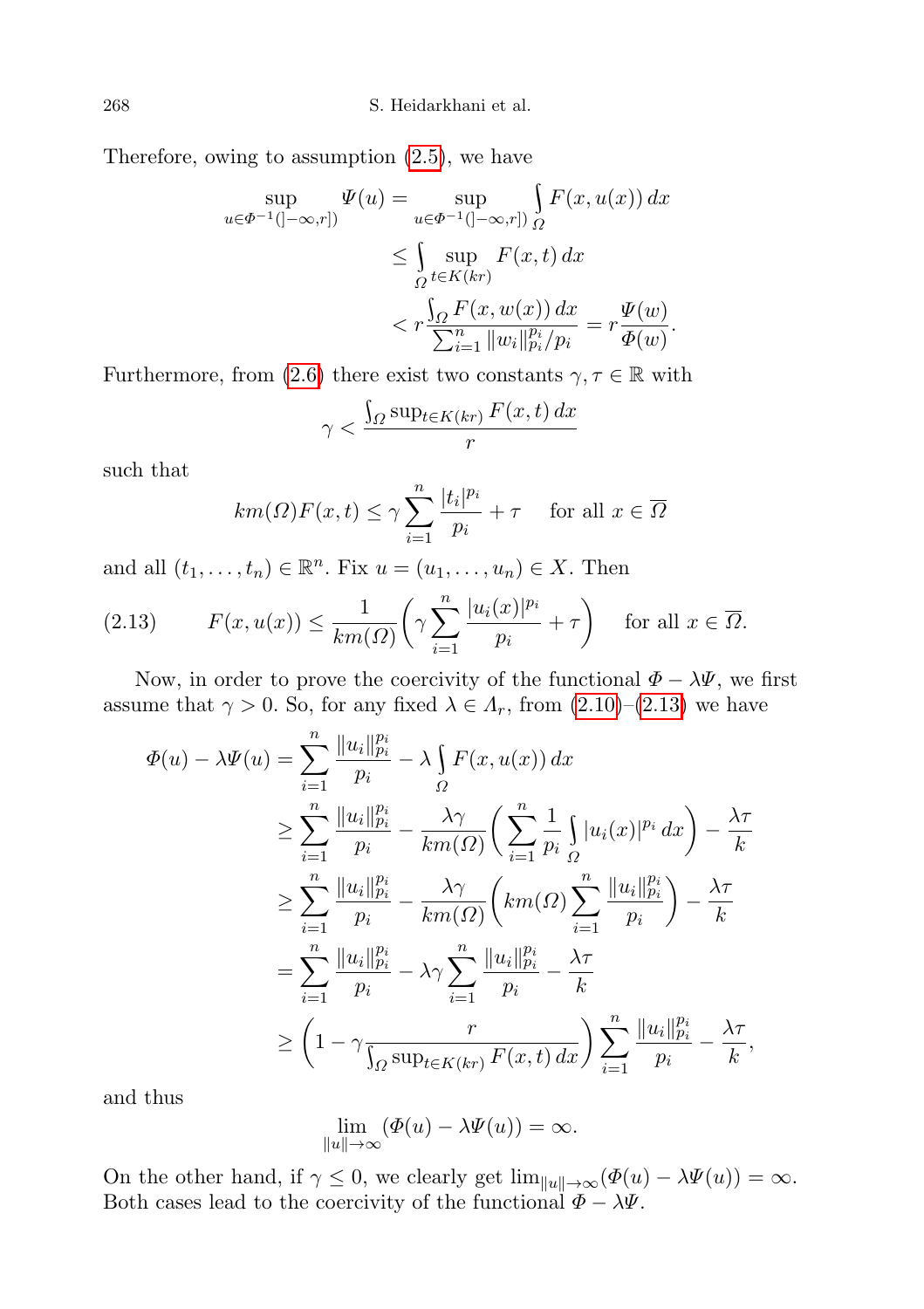CASE 2. If  $p_i \n\t\leq \max\{1, N/2\}$  for  $1 \leq i \leq n$ , from [\(2.10\)](#page-5-0) we get

$$
\Phi^{-1}(-\infty, r]) = \left\{ u \in X : \sum_{i=1}^{n} \frac{||u_i||_{p_i}^{p_i}}{p_i} \le r \right\}
$$
  

$$
\subseteq \{ u \in X : ||u_i||_{p_i} \le \sqrt[p_i]{p_i r} \text{ for } 1 \le i \le n \}.
$$

From [\(2.8\)](#page-5-3), for some positive constant  $b_2$ , there exists  $\eta \in (0,1)$  satisfying

$$
|F(x,t)| \le b_2 \sum_{i=1}^n |t_i|^{\theta}
$$

for all  $|t_i| \leq \eta$  for  $1 \leq i \leq n$ . In view of assumption (A3) and [\(2.7\)](#page-5-4), if we put

$$
b_3 = \max\bigg\{b_2, \sup_{|t_i| > \eta} \frac{b_1(1 + \sum_{i=1}^n |t_i|^s)}{\sum_{i=1}^n |t_i|^{\theta}}\bigg\},\,
$$

then  $|F(x,t)| \leq b_3 \sum_{i=1}^n |t_i|^\theta$  for all  $t_i \in \mathbb{R}$ . Therefore, by [\(2.1\)](#page-4-1) and [\(2.2\)](#page-4-2), we have (for a suitable constant  $b_4 > 0$ )

$$
\sup_{u \in \Phi^{-1}(]-\infty, r]} \Psi(u) \le \sup_{\Phi(u) \le r} \int_{\Omega} |F(x, u(x))| dx
$$
  

$$
\le b_3 \sup_{\Phi(u) \le r} \int_{\Omega} \sum_{i=1}^n |u_i(x)|^{\theta} dx
$$
  

$$
\le b_4 \sup_{\sum_{i=1}^n \|u_i\|_{p_i}^{p_i}/p_i \le r} \sum_{i=1}^n \|u_i\|_{p_i}^{\theta}
$$
  

$$
\le b_4 n (\sqrt[p_i p_i r})^{\theta} \quad \text{for } 1 \le i \le n.
$$

So

$$
\lim_{r \to 0} \frac{\sup_{u \in \Phi^{-1}(\left]-\infty, r\right]} \Psi(u)}{r} = 0.
$$

Since, from assumption [\(2.9\)](#page-5-5),  $\Psi(\overline{w}) > 0$ , from the above we have

$$
\sup_{u \in \Phi^{-1}(]-\infty, r])} \Psi(u) < r \frac{\Psi(\overline{w})}{\Phi(\overline{w})}.
$$

Moreover, any fixed  $\lambda \in \Lambda_r$ , from assumption [\(2.7\)](#page-5-4) one has

$$
\Phi(u) - \lambda \Psi(u) \ge \sum_{i=1}^n \frac{\|u_i\|_{p_i}^{p_i}}{p_i} - \lambda \int_{\Omega} b_1 \left(1 + \sum_{i=1}^n |u_i(x)|^s \right) dx.
$$

Noting that  $s < q_i$  for all  $q_i \in [p_i, p_i N/(N - 2p_i)]$ , we see that

$$
\Phi(u) - \lambda \Psi(u) \ge \sum_{i=1}^n \frac{\|u_i\|_{p_i}^{p_i}}{p_i} - \lambda \int_{\Omega} b_1 \left(1 + C \sum_{i=1}^n |u_i(x)|^{q_i}\right) dx
$$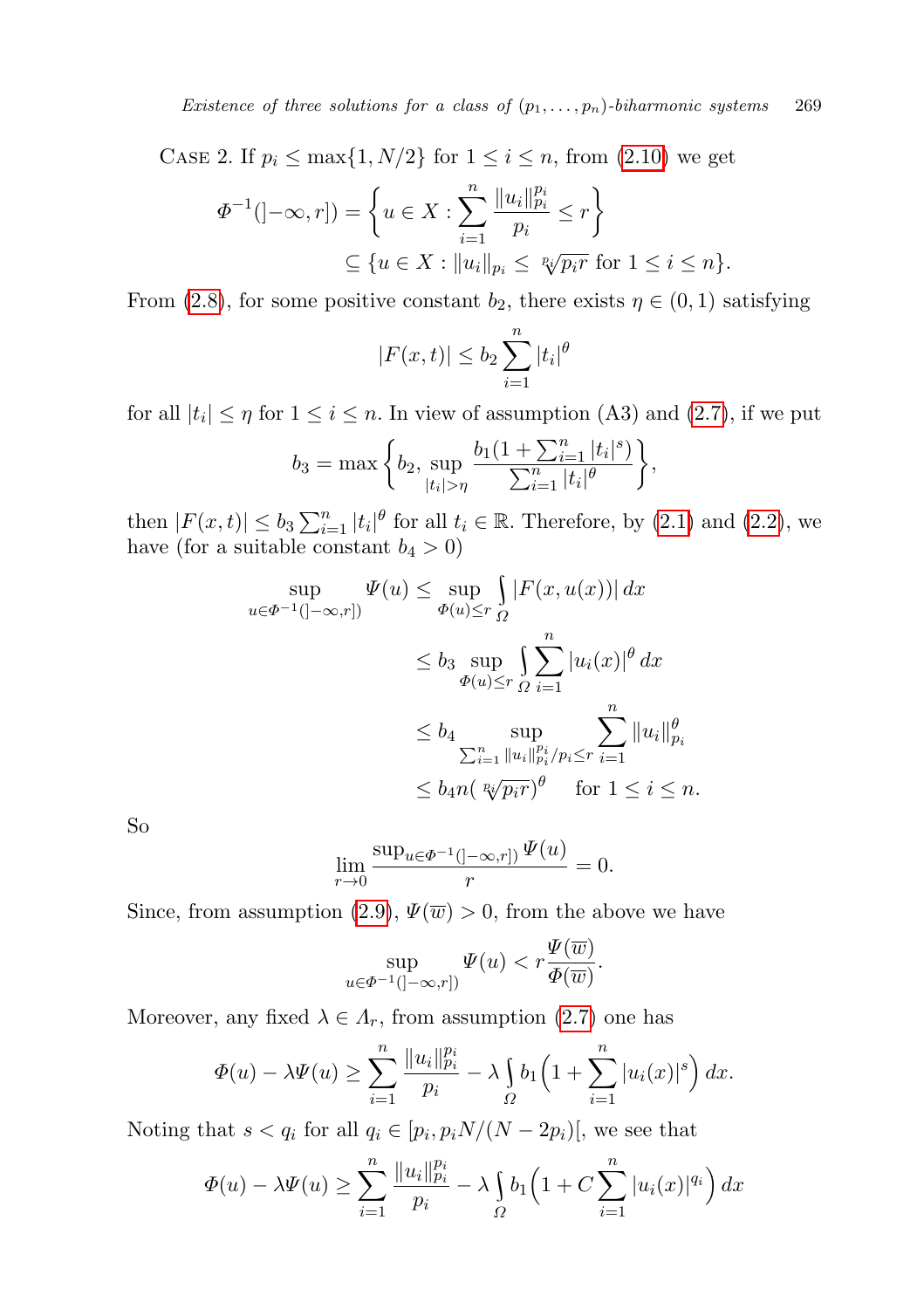for some  $C > 0$ . Then, using the embedding  $W^{2,p_i}(\Omega) \cap W_0^{1,p_i}(\Omega) \hookrightarrow L^{q_i} \Omega$ for all  $q_i \in [p_i, p_i N/(N-2p_i)],$  for each  $\lambda \in \Lambda_r$  we have

$$
\lim_{\|u\| \to \infty} (\Phi(u) - \lambda \Psi(u)) = \infty.
$$

So, assumptions (i) and (ii) in Theorem 2.1 are satisfied. Hence, as the weak solutions of the system  $(1.1)$  are exactly the solutions of the equation  $\Phi'(u) - \lambda \Psi'(u) = 0$ , the system [\(1.1\)](#page-0-0) admits at least three distinct weak solutions in  $X$ .

Now we want to present a verifiable consequence of the main result where the test function  $w$  is specified.

Fix  $x^0 \in \Omega$  and pick  $r_1, r_2$  with  $0 < r_1 < r_2$  such that

$$
B(x^0, r_1) \subset B(x^0, r_2) \subseteq \Omega
$$

where  $B(x^0, r_i)$  denotes the (open) ball with center at  $x^0$  and radius  $r_i$  for  $i = 1, \ldots, n$ . Put

<span id="page-9-0"></span>
$$
(2.14) \quad \sigma_i = \sigma_i(N, p_i, r_1, r_2) := \frac{12(N+2)^2(r_1+r_2)}{(r_2-r_1)^3} \left(\frac{k\pi^{N/2}(r_2^N-r_1^N)}{\Gamma(1+N/2)}\right)^{1/p_i}
$$

for  $1 \leq i \leq n$ , and

<span id="page-9-1"></span>
$$
(2.15) \quad \theta_i = \theta_i(N, p_i, r_1, r_2)
$$
\n
$$
:= \begin{cases}\n\frac{3N}{(r_2 - r_1)(r_1 + r_2)} \left(\frac{k\pi^{N/2}((r_1 + r_2)^N - (2r_1)^N)}{2^N \Gamma(1 + N/2)}\right)^{1/p_i} & \text{if } N < \frac{4r_1}{r_2 - r_1}, \\
\frac{12r_1}{(r_2 - r_1)^2 (r_1 + r_2)} \left(\frac{k\pi^{N/2}((r_1 + r_2)^N - (2r_1)^N)}{2^N \Gamma(1 + N/2)}\right)^{1/p_i} & \text{if } N \ge \frac{4r_1}{r_2 - r_1}.\n\end{cases}
$$

COROLLARY 2.4. Assume that there exists  $\overline{w} = (\overline{w}_1, \ldots, \overline{w}_n) \in X$  such that assumption (A3) in Theorem 2.3 holds. Furthermore, suppose that there exist two positive constants c and d with

$$
\sum_{i=1}^{n} \frac{(d\theta_i)^{p_i}}{p_i} > \frac{c}{\prod_{i=1}^{n} p_i}
$$

such that:

(B1)  $F(x,t) \ge 0$  for each  $(x,t) \in (\overline{\Omega} \setminus B(x^0,r_1)) \times [0,d]^n$ ; (B2) if  $p_i > \max\{1, N/2\}$  for  $1 \leq i \leq n$ , then

<span id="page-9-2"></span>
$$
(2.16) \qquad \sum_{i=1}^{n} \frac{(d\sigma_i)^{p_i}}{p_i} \int_{\Omega} \sup_{t \in K(c/\prod_{i=1}^{n} p_i)} F(x,t) \, dx \\ & < \frac{c}{\prod_{i=1}^{n} p_i} \int_{B(x^0, r_1)} F(x, d, \dots, d) \, dx
$$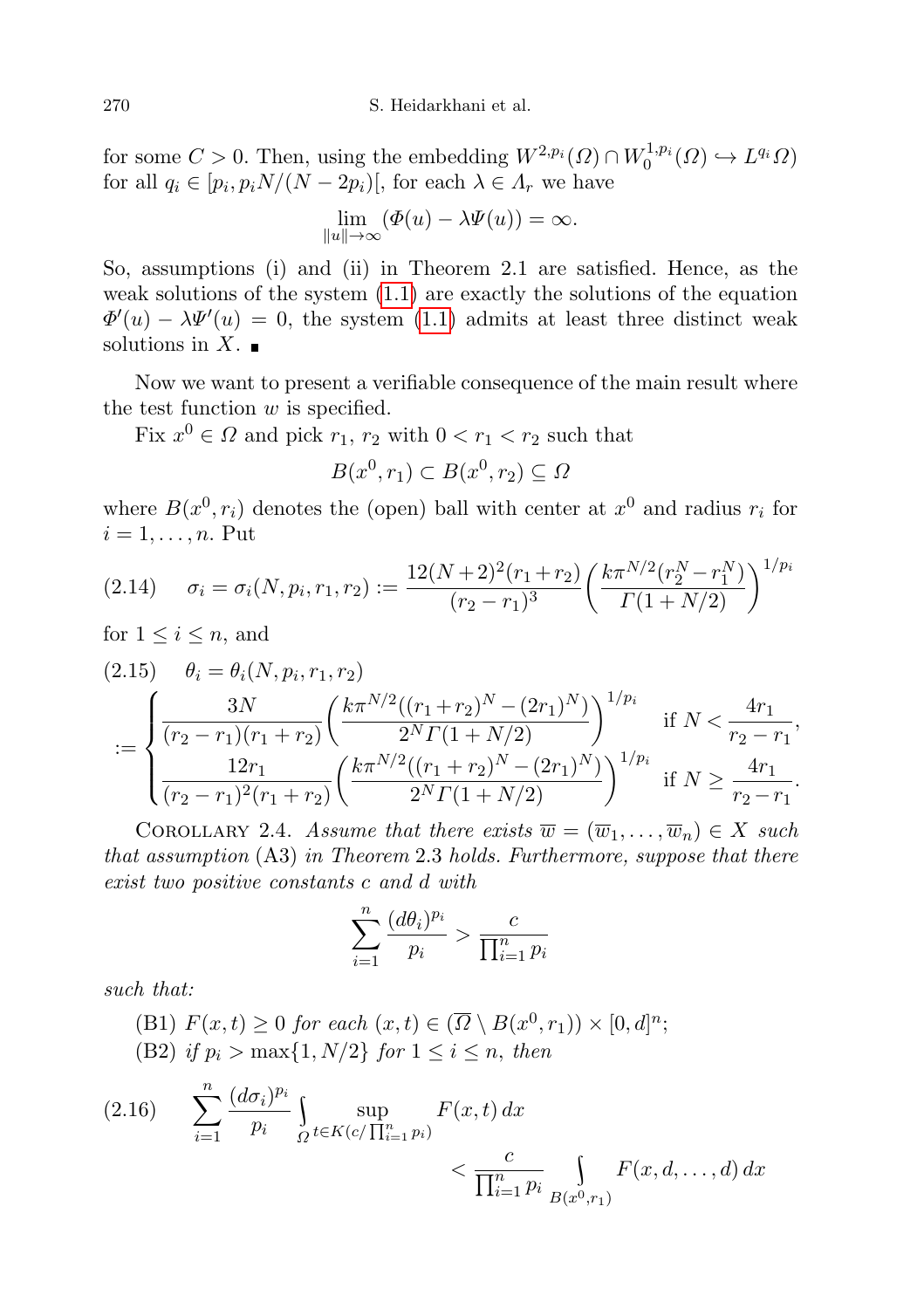where  $\sigma_i$  and  $\theta_i$  are given by [\(2.14\)](#page-9-0) and [\(2.15\)](#page-9-1), respectively, and

<span id="page-10-0"></span>
$$
(2.17) \qquad \limsup_{|t_1|+\dots+|t_n| \to \infty} \frac{F(x,t)}{\sum_{i=1}^n |t_i|^{p_i}/p_i} < \frac{\prod_{i=1}^n p_i}{m(\Omega)c} \int_{\Omega} \sup_{t \in K(c/\prod_{i=1}^n p_i)} F(x,t) \, dx
$$

for all  $x \in \overline{\Omega}$ .

Then, for  $r := c/k \prod_{i=1}^{n} p_i$  and each  $\lambda$  in

$$
\Lambda' := \n\begin{cases}\n\frac{\sum_{i=1}^{n} \frac{(d\sigma_i)^{p_i}}{kp_i}}{\int_{B(x^0,r_1)} F(x,d,\ldots,d) dx}, \frac{r}{\int_{\Omega} \sup_{t \in K(kr)} F(x,t) dx} \left[ \quad \text{if } p_i > \max\{1, N/2\}, \right] \\
\frac{\sum_{i=1}^{n} \frac{\|\overline{w}_i\|_{p_i}^{p_i}}{p_i}}{\int_{\Omega} F(x, \overline{w}(x)) dx}, \frac{r}{\int_{\Omega} \sup_{t \in [1, \infty, \infty]} \frac{\|u_i\|_{p_i}^{p_i}}{p_i}} \frac{r}{F(x, u(x)) dx} \left[ \quad \text{if } p_i \leq \max\{1, N/2\}, \right]\n\end{cases}
$$

the system  $(1.1)$  admits at least three distinct weak solutions in X.

*Proof.* Set 
$$
w(x) = (w_1(x), \ldots, w_n(x))
$$
 where for  $1 \leq i \leq n$ ,

$$
w_i(x)
$$
  
= 
$$
\begin{cases} 0 & \text{if } x \in \overline{\Omega} \setminus B(x^0, r_2), \\ \frac{d(3(l^4 - r_2^4) - 4(r_1 + r_2)(l^3 - r_2^3) + 6r_1r_2(l^2 - r_2^2))}{(r_2 - r_1)^3(r_1 + r_2)} & \text{if } x \in B(x^0, r_2) \setminus B(x^0, r_1), \\ d & \text{if } x \in B(x^0, r_1), \end{cases}
$$

with 
$$
l = \text{dist}(x, x^0) = \sqrt{\sum_{i=1}^N (x_i - x_i^0)^2}
$$
. We have  
\n
$$
\frac{\partial w_i(x)}{\partial x_i}
$$
\n
$$
= \begin{cases}\n0 & \text{if } x \in (\overline{\Omega} \setminus B(x^0, r_2)) \cup S(x^0, r_1), \\
\frac{12d(l^2(x_i - x_i^0) - (r_1 + r_2)l(x_i - x_i^0) + r_1r_2(x_i - x_i^0))}{(r_2 - r_1)^3(r_1 + r_2)} \\
\text{if } x \in B(x^0, r_2) \setminus B(x^0, r_1), \\
\frac{\partial^2 w_i(x)}{\partial^2 x_i}\n\end{cases}
$$

$$
= \begin{cases} 0 & \text{if } x \in (\overline{\Omega} \setminus B(x^0, r_2)) \cup B(x^0, r_1), \\ \frac{12d(r_1r_2 + (2l - r_1 - r_2)(x_i - x_i^0)^2/l - (r_2 + r_1 - l)l)}{(r_2 - r_1)^3(r_1 + r_2)} & \text{if } x \in B(x^0, r_2) \setminus B(x^0, r_1), \end{cases}
$$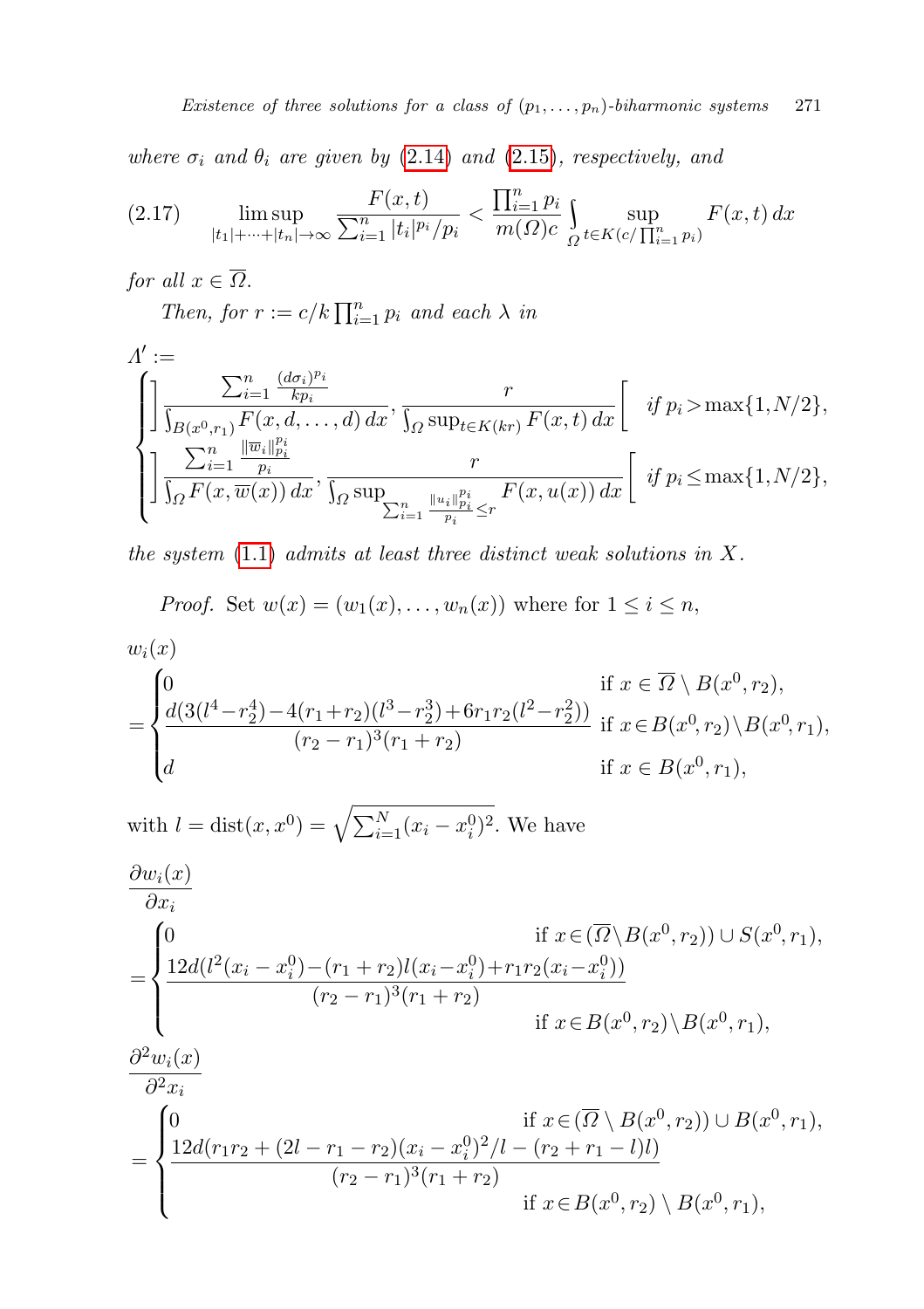and

$$
\sum_{i=1}^{N} \frac{\partial^2 w_i(x)}{\partial^2 x_i}
$$
\n
$$
= \begin{cases}\n0 & \text{if } x \in (\overline{\Omega} \setminus B(x^0, r_2)) \cup B(x^0, r_1), \\
\frac{12d((N+2)l^2 - (N+1)(r_1+r_2)l + Nr_1r_2))}{(r_2-r_1)^3(r_1+r_2)} & \text{if } x \in B(x^0, r_2) \setminus B(x^0, r_1).\n\end{cases}
$$

It is easy to see that  $w = (w_1, \ldots, w_n) \in X$  and, in particular,

<span id="page-11-0"></span>
$$
(2.18) \quad ||w_i||_{p_i}^{p_i} = \frac{(12d)^{p_i} 2\pi^{N/2}}{(r_2 - r_1)^{3p_i} (r_1 + r_2)^{p_i} \Gamma(N/2)}
$$

$$
\times \int_{r_1}^{r_2} |(N+2)\xi^2 - (N+1)(r_1 + r_2)\xi + N r_1 r_2|^{p_i} \xi^{N-1} d\xi
$$

for  $1 \le i \le n$ . Hence, from  $(2.14)$ ,  $(2.15)$  and  $(2.18)$  we get

(2.19) 
$$
\frac{(d\theta_i)^{p_i}}{k} < ||w_i||_{p_i}^{p_i} < \frac{(d\sigma_i)^{p_i}}{k}
$$

for  $1 \leq i \leq n$ . However, taking into account that  $\sum_{i=1}^{n} \frac{(d\theta_i)^{p_i}}{p_i}$  $\frac{\theta_i)^{p_i}}{p_i} > \frac{c}{\prod_{i=1}^n p_i},$ from  $(2.19)$  one has

<span id="page-11-1"></span>
$$
\sum_{i=1}^{n} \frac{\|w_i\|_{p_i}^{p_i}}{p_i} > r,
$$

which is assumption  $(A1)$ .

Since  $0 \leq w_i(x) \leq d$  for each  $x \in \Omega$  for  $1 \leq i \leq n$ , condition (B1) ensures that

<span id="page-11-2"></span>(2.20) 
$$
\int_{\overline{\Omega} \setminus B(x^0, r_2)} F(x, w(x)) dx + \int_{B(x^0, r_2) \setminus B(x^0, r_1)} F(x, w(x)) dx \ge 0.
$$

Moreover, from  $(2.16)$  and  $(2.20)$ , we have

$$
\int_{\Omega} \sup_{t \in K(kr)} F(x, t) dx < \frac{c \int_{B(x^0, r_1)} F(x, d, \dots, d) dx}{\left(\sum_{i=1}^n \frac{(d\sigma_i)^{p_i}}{p_i}\right) \left(\prod_{i=1}^n p_i\right)} \leq \frac{c}{k} \frac{\int_{\Omega} F(x, w(x)) dx}{\sum_{i=1}^n \prod_{j=1, j \neq i}^n p_j ||w_i||_{p_i}^{p_i}}
$$
\n
$$
= \left(r \prod_{i=1}^n p_i\right) \frac{\int_{\Omega} F(x, w(x)) dx}{\sum_{i=1}^n \prod_{j=1, j \neq i}^n p_j ||w_i||_{p_i}^{p_i}},
$$

so assumption  $(2.5)$  in  $(A2)$  is satisfied. Also,  $(2.17)$  yields  $(2.6)$ . Hence, taking into account that  $\Lambda' \subseteq \Lambda_r$ , using Theorem 2.3, we obtain the desired conclusion.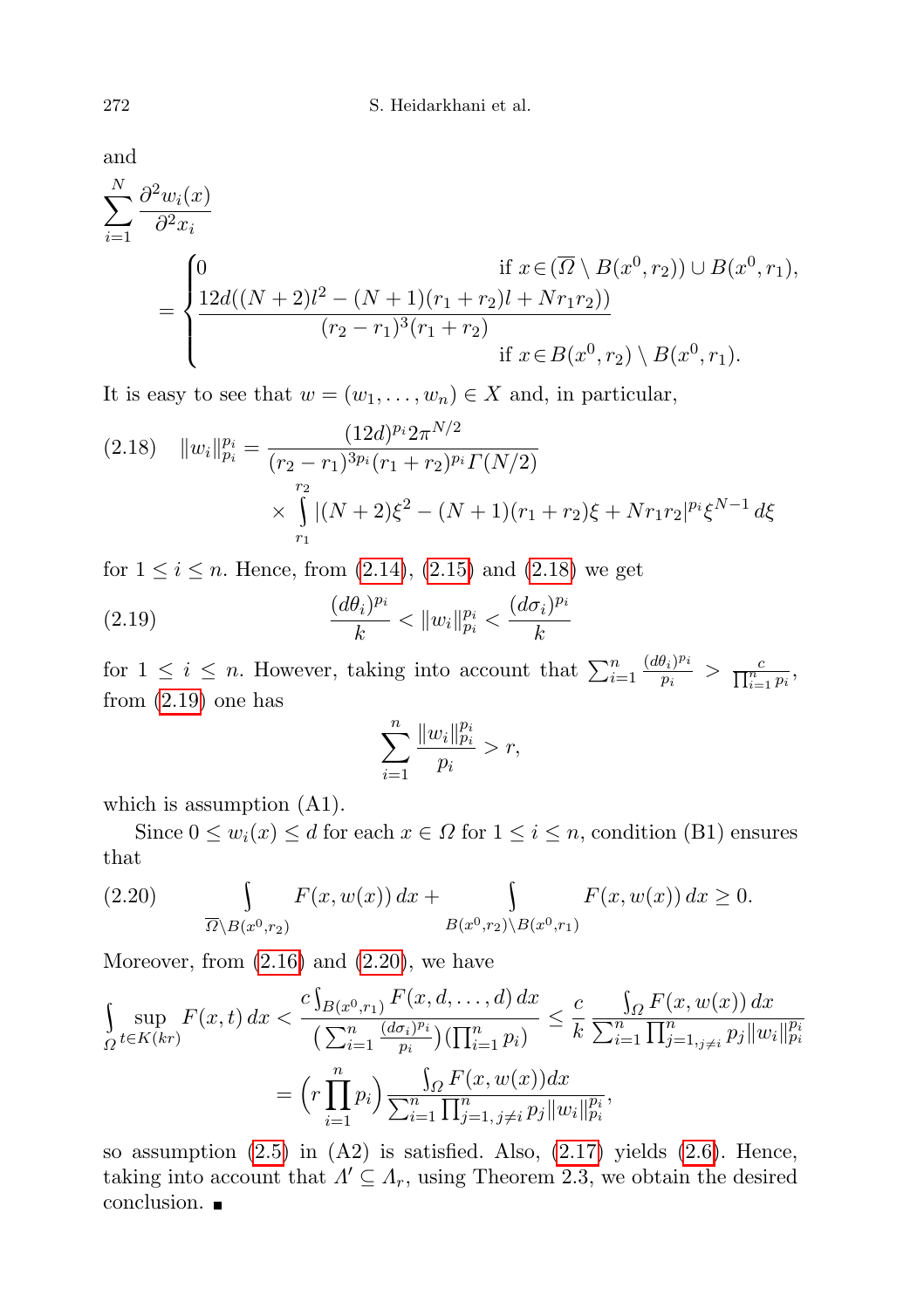REMARK 2.5. For any  $u \in L^2(\Omega)$ , we have  $u = \sum_{k=1}^{\infty} a_k e_k$ , where the  $a_k$  are coefficients and  $e_k$  is an eigenvector corresponding to the eigenvalue  $\lambda_k$  for  $k = 1, \ldots, \infty$  of the operator  $-\Delta$ , the selfadjoint extension of the operator  $-\sum_{k=1}^{N} \frac{\partial^2}{\partial x_k^2}$  with the domain  $C_0^2(\Omega) \subset L^2(\Omega)$ , where  $e_k$  for  $k=$ 1, ..., ∞ form an orthonormal base. Then we can get  $-\Delta u = \sum_{k=1}^{\infty} a_k \lambda_k e_k$ . Using the equality above, it follows that

<span id="page-12-0"></span>
$$
\|\Delta u\|_{L^2}^2 = \sum_{k=1}^{\infty} a_k^2 \lambda_k^2 \ge \lambda_1^2 \sum_{k=1}^{\infty} a_k^2 = \lambda_1^2 \|u\|_{L^2}^2,
$$

so

(2.21)  $||\Delta u||_{L^2} \ge \lambda_1 ||u||_{L^2}.$ 

Taking into account that  $||u||_{\infty} \leq \frac{1}{2}$  $\frac{1}{2}||u||_{L^2}^{1/2}||\Delta u||_{L^2}^{1/2}$  (see [\[14\]](#page-15-13)), from [\(2.21\)](#page-12-0) we obtain

(2.22) 
$$
||u||_{\infty} \leq \frac{1}{2} \lambda_1^{-1/2} ||\Delta u||_{L^2}.
$$

Moreover, using the Hölder inequality we have

$$
\|\Delta u\|_{L^2} = \left(\int_{\Omega} |\Delta u|^2 dx\right)^{1/2} \le (\||1\|_{L^p} \|\|\Delta u|^2\|_{L^q})^{1/2} \le m(\Omega)^{1/2p} \|\Delta u\|_{L^{2q}}
$$

where  $1/p + 1/q = 1$ , which in conjunction with  $(2.22)$  yields

<span id="page-12-1"></span>
$$
||u||_{\infty} \leq \frac{1}{2}\lambda_1^{-1/2}m(\Omega)^{1/2p}||\Delta u||_{L^{2q}}.
$$

We recall an estimate for  $\lambda_1$ , the principal eigenvalue of the operator  $\Delta$ , on a planar convex domain:  $\lambda_1 \geq \frac{\pi^2}{4}$  $\frac{\pi^2}{4}(\frac{L^2}{4A^2}+\frac{1}{d^2})$  $\frac{1}{d^2}$ ) where A, L and d denote the area, boundary length and diameter of the domain, respectively (see [\[2\]](#page-15-14)).

We present an example to illustrate Corollary 2.4 as follows:

EXAMPLE 2.6. Let  $\Omega = \{(x, y) \in \mathbb{R}^2 : x^2 + y^2 \le 9\}$ ,  $p_1 = p_2 = 4$  and  $F: \Omega \times \mathbb{R}^2 \to \mathbb{R}$  be defined by

$$
F(x, y, t_1, t_2) = \begin{cases} 0 & \text{for } t_i < 0, i = 1, 2, \\ (x^2 + y^2)t_2^{100}e^{-t_2} & \text{for } t_1 < 0, t_2 \ge 0, \\ (x^2 + y^2)t_1^{100}e^{-t_1} & \text{for } t_1 \ge 0, t_2 < 0, \\ (x^2 + y^2) \sum_{i=1}^2 t_i^{100}e^{-t_i} & \text{for } t_i \ge 0, i = 1, 2, \end{cases}
$$

for  $(x, y, t_1, t_2) \in \Omega \times \mathbb{R}^2$ . In fact, by choosing  $r_1 = 1$  and  $r_2 = 2$ , taking into account that  $k = \frac{9 \cdot 6^4}{289\pi^3}$ , we have

$$
\sigma_1 = \sigma_2 = \frac{3456}{\pi^{1/2}} \sqrt[4]{\frac{27}{289}}
$$
 and  $\theta_1 = \theta_2 = \frac{12}{\pi^{1/2}} \sqrt[4]{\frac{45}{1156}}$ .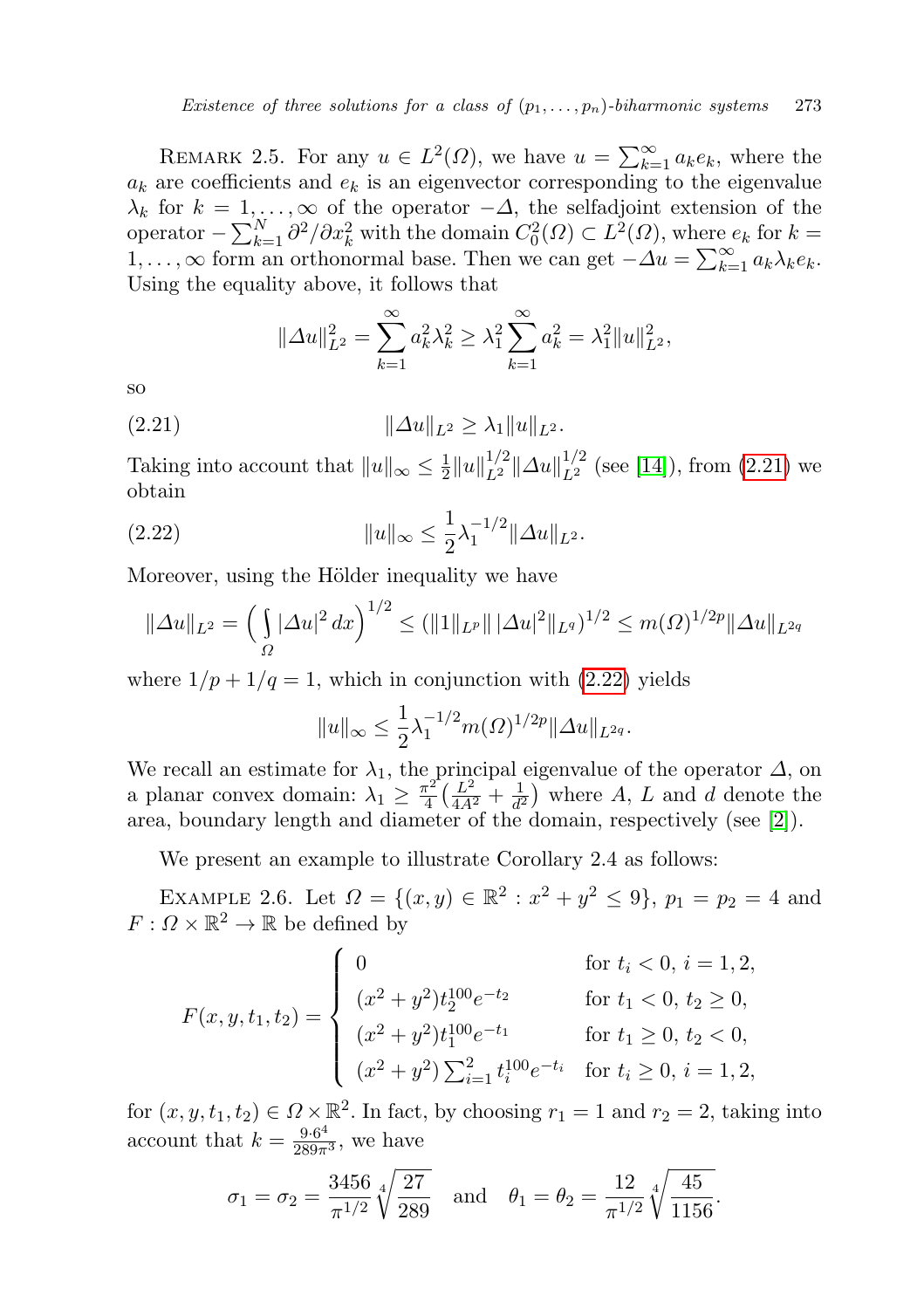Clearly, by choosing  $x^0 = (0, 0)$ ,  $c = 4$  and  $d = 100$  we observe that assumption (B1) is satisfied. For (B2),

$$
\sum_{i=1}^{2} \frac{(d\sigma_{i})^{p_{i}}}{p_{i}} \int_{\Omega} \sup_{(t_{1},t_{2}) \in K(c/\prod_{i=1}^{2} p_{i})} F(x,t_{1},t_{2}) dx dy
$$
\n
$$
= \kappa \int_{\Omega} \sup_{(t_{1},t_{2}) \in K(1/4)} F(x,y,t_{1},t_{2}) dx dy
$$
\n
$$
\leq \kappa \int_{\Omega} \sup_{(t_{1},t_{2}) \in K(1/4)} (x^{2} + y^{2}) \sum_{i=1}^{2} t_{i}^{100} e^{-t_{i}} dx dy
$$
\n
$$
= \kappa \max_{(t_{1},t_{2}) \in K(1/4)} \sum_{i=1}^{2} t_{i}^{100} e^{-t_{i}} \int_{x^{2}+y^{2} \leq 9} (x^{2} + y^{2}) dx dy
$$
\n
$$
\leq \kappa \left( 2 \max_{|t| \leq 1} t^{100} e^{-t} \right) \int_{x^{2}+y^{2} \leq 9} (x^{2} + y^{2}) dx dy
$$
\n
$$
\leq 81\pi \kappa e \leq \frac{\pi}{4} 100^{100} e^{-100} = \frac{1}{2} 100^{100} e^{-100} \int_{x^{2}+y^{2} \leq 1} (x^{2} + y^{2}) dx dy
$$
\n
$$
= \frac{c}{\prod_{i=1}^{2} p_{i}} \int_{S(x^{0},r_{1})} F(x,y,d,d) dx dy,
$$

where  $\kappa = \frac{1}{2}$  $\frac{1}{2}(100 \cdot \frac{3456}{\pi^{1/2}})$  $\frac{3456}{\pi^{1/2}}\sqrt[4]{\frac{27}{289}}$ <sup>4</sup>. So, Corollary 2.4 is applicable to the system

$$
\begin{cases}\n\Delta(|\Delta u_1|^2 \Delta u_1) = \lambda (x^2 + y^2)(u_1^+)^{99} e^{-u_1^+} (100 - u_1^+) & \text{in } \Omega, \\
\Delta(|\Delta u_2|^2 \Delta u_2) = \lambda (x^2 + y^2)(u_2^+)^{99} e^{-u_2^+} (100 - u_2^+) & \text{in } \Omega, \\
u_1 = \Delta u_1 = u_2 = \Delta u_2 = 0 & \text{on } \partial \Omega,\n\end{cases}
$$

where  $u_i^+ = \max\{u_i, 0\}$ , for every  $\lambda \in \left] \frac{289\pi^2 (100 \cdot \frac{3456}{\pi^{1/2}} \sqrt[4]{\frac{27}{289}})^4}{18.6^4 \cdot (100)^{100} e^{-100}} \right]$  $\frac{189\pi^{2}(100\cdot\frac{1}{2})(2\sqrt{289})^{7}}{18.6^{4}\cdot(100)^{100}e^{-100}}, \frac{289\pi^{2}}{2^{6}\cdot3^{10}}$  $\frac{289\pi^2}{2^6\cdot3^{10}e}$ .

Put

<span id="page-13-0"></span>
$$
(2.23) \qquad \tau_i = \tau_i(N, p_i, r_1, r_2)
$$

$$
:= \frac{12(N+2)^2(r_1+r_2)}{(r_2-r_1)^3} \left(\frac{k(r_2^N-r_1^N)}{r_1^N}\right)^{1/p_i} \quad \text{for } 1 \le i \le n.
$$

Here is a remarkable consequence of Corollary 2.4.

COROLLARY 2.7. Let  $F : \mathbb{R}^n \to \mathbb{R}$  be a  $C^1$  function in  $\mathbb{R}^n$  such that  $F(0,\ldots,0) = 0$ . Assume that there exist positive constants c and d with  $\sum_{i=1}^n (d\theta_i)^{p_i} / p_i > c / \prod_{i=1}^n p_i$  and an element  $\overline{w} = (\overline{w}_1, \ldots, \overline{w}_n) \in X$  such that

(C1)  $F(t) \geq 0$  for each  $t \in [0, d]^n$ ;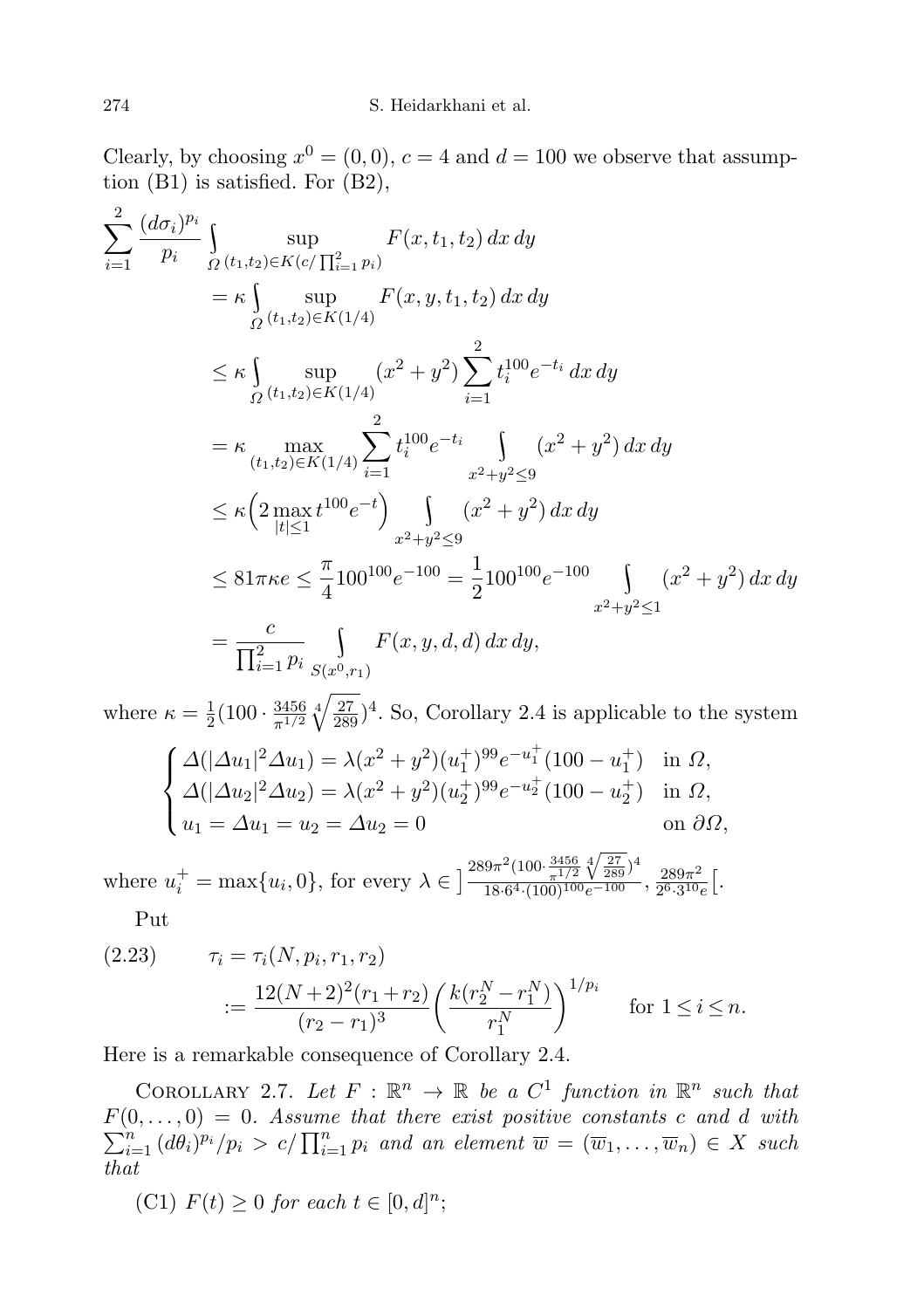Existence of three solutions for a class of  $(p_1, \ldots, p_n)$ -biharmonic systems 275

<span id="page-14-0"></span>(C2) if 
$$
p_i > \max\{1, N/2\}
$$
 for  $1 \le i \le n$ , then

(2.24) 
$$
m(\Omega) \sum_{i=1}^{n} \frac{(d\tau_i)^{p_i}}{p_i} \max_{t \in K(c/\prod_{i=1}^{n} p_i)} F(t) < \frac{c}{\prod_{i=1}^{n} p_i} F(d, \dots, d)
$$

where  $\tau_i$  is given by [\(2.23\)](#page-13-0), and

$$
(2.25) \quad \limsup_{|t_1|+\cdots+|t_n|\to\infty} \frac{F(t)}{\sum_{i=1}^n |t_i|^{p_i}/p_i} < \frac{\prod_{i=1}^n p_i}{c} \max_{t \in K(c/\prod_{i=1}^n p_i)} F(t_1,\ldots,t_n);
$$

(C3) if  $p_i \n\t\leq \max\{1, N/2\}$  for  $1 \leq i \leq n$ , then there exist positive constants  $b_1, \theta$  and s with  $p_i < \theta < p_i N/(N - 2p_i)$  and  $s < p_i$  for  $1 \leq i \leq n$ satisfying

(2.26) 
$$
|F(t)| \leq b_1 \left(1 + \sum_{i=1}^n |t_i|^s\right) \quad \forall t_i \in \mathbb{R},
$$

(2.27) 
$$
\limsup_{\sum_{i=1}^{n} |t_i| \to 0} \frac{|F(t)|}{\sum_{i=1}^{n} |t_i|^{\theta}} < \infty,
$$

(2.28) 
$$
\int_{\Omega} F(\overline{w}(x)) dx > 0.
$$

Then, for  $r := c/k \prod_{i=1}^{n} p_i$  and each  $\lambda$  in

$$
\Lambda'' := \begin{cases}\n\frac{\sum_{i=1}^{n} \frac{(d\tau_i)^{p_i}}{kp_i}}{F(d, \ldots, d)}, \frac{r}{m(\Omega) \max_{t \in K_1(kr)} F(t)} \begin{bmatrix} \text{if } p_i > \max\{1, N/2\}, \\ \frac{\sum_{i=1}^{n} \frac{\|\overline{w}_i\|_{p_i}^{p_i}}{p_i}}{p_i} & \text{if } \sum_{i=1}^{n} \frac{|\overline{w}_i\|_{p_i}^{p_i}}{p_i} \leq r} F(u(x)) \, dx \end{bmatrix} \\
\frac{\sum_{i=1}^{n} \frac{\|\overline{w}_i\|_{p_i}^{p_i}}{p_i}}{\int_{\Omega} F(\overline{w}(x)) \, dx}, \frac{r}{\int_{\Omega} \sup_{\sum_{i=1}^{n} \|u_i\|_{p_i}^{p_i}} / p_i \leq r} F(u(x)) \, dx \begin{bmatrix} \text{if } p_i \leq \max\{1, N/2\}, \end{bmatrix}\n\end{cases}
$$

the system

$$
\begin{cases}\n\Delta(|\Delta u_i|^{p_i-2}\Delta u_i) = \lambda F_{u_i}(u_1,\ldots,u_n) & \text{in } \Omega, \\
u_i = \Delta u_i = 0 & \text{on } \partial\Omega\n\end{cases}
$$

for  $1 \leq i \leq n$ , admits at least three distinct weak solutions in X.

*Proof.* Set  $F(x,t) = F(t)$  for all  $x \in \overline{\Omega}$  and  $t = (t_1, \ldots, t_n) \in \mathbb{R}^n$ . Clearly, all assumptions of Corollary 2.4 are satisfied. In particular, since  $m(B(x^0, r_1)) = r_1^N \frac{\pi^{N/2}}{\Gamma(1+N/2)}$ , assumption [\(2.24\)](#page-14-0) implies [\(2.16\)](#page-9-2). So, we have the conclusion by using Corollary 2.4.  $\blacksquare$ 

Acknowledgements. The authors express their sincere gratitude to the referee for reading this paper very carefully and especially for valuable suggestions concerning improvements.

The research of Shapour Heidarkhani was supported in part by a grant from IPM (No. 90470020).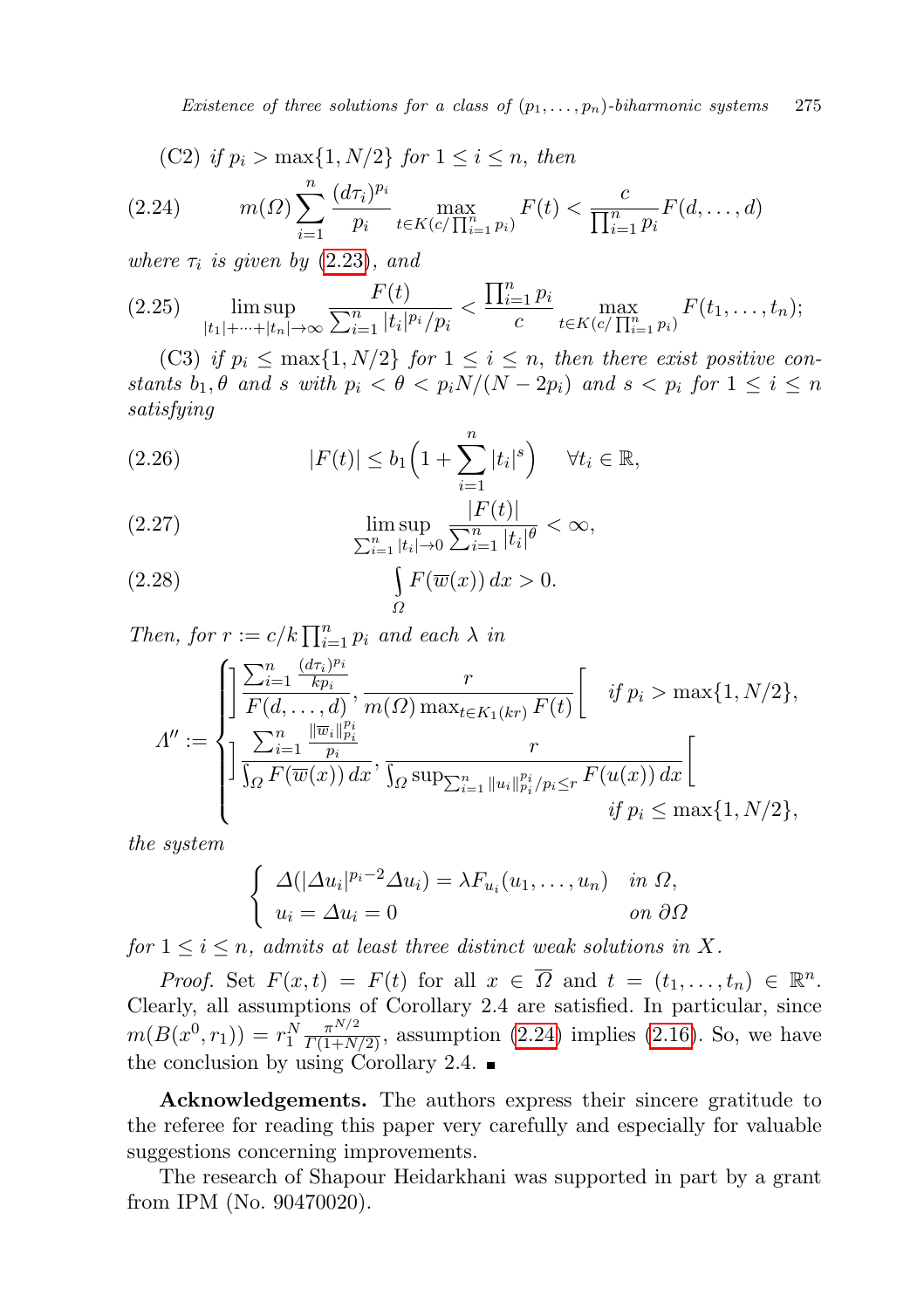The research of C.-L. Tang was supported by National Natural Science Foundation of China (No. 11071198).

## References

- <span id="page-15-6"></span>[1] G. A. Afrouzi, S. Heidarkhani and D. O'Regan, Existence of three solutions for a doubly eigenvalue fourth-order boundary value problem, Taiwanese J. Math. 15 (2011), 201–210.
- <span id="page-15-14"></span>[\[2\]](http://dx.doi.org/10.1080/10586458.2006.10128966) P. Antunes and P. Freitas, New bounds for the principal Dirichlet eigenvalue of planar regions, Experiment. Math. 15 (2006), 333–342.
- <span id="page-15-5"></span>[\[3\]](http://dx.doi.org/10.1216/RMJ-2009-39-3-707) D. Averna and G. Bonanno, A mountain pass theorem for a suitable class of functions, Rocky Mountain J. Math. 39 (2009), 707–727.
- [\[4\]](http://dx.doi.org/10.1016/j.na.2005.05.050) M. B. Ayed and M. Hammami, On a fourth order elliptic equation with critical nonlinearity in dimension six, Nonlinear Anal. 64 (2006), 924–957.
- [\[5\]](http://dx.doi.org/10.1016/S0022-247X(02)00071-9) Z. Bai and H. Wang, On positive solutions of some nonlinear fourth-order beam equations, J. Math. Anal. Appl. 270 (2002), 357–368.
- <span id="page-15-11"></span>[\[6\]](http://dx.doi.org/10.1016/S0362-546X(03)00092-0) G. Bonanno, Some remarks on a three critical points theorem, Nonlinear Anal. 54 (2003), 651–665.
- <span id="page-15-4"></span>[\[7\]](http://dx.doi.org/10.1016/j.jmaa.2008.01.049) G. Bonanno and B. Di Bella, A boundary value problem for fourth-order elastic beam equations, J. Math. Anal. Appl. 343 (2008), 1166–1176.
- $[8] \quad -, [8] \quad -,-$ , A fourth-order boundary value problem for a Sturm–Liouville type equation, Appl. Math. Comput. 217 (2010), 3635–3640.
- <span id="page-15-12"></span>[\[9\]](http://dx.doi.org/10.1080/00036810903397438) G. Bonanno and S. A. Marano, On the structure of the critical set of non-differentiable functions with a weak compactness condition, Appl. Anal. 89 (2010), 1–10.
- [\[10\]](http://dx.doi.org/10.1016/j.na.2006.08.002) A. Cabada, J. A. Cid and L. Sanchez, Positivity and lower and upper solutions for fourth-order boundary value problems, Nonlinear Anal. 67 (2007), 1599–1612.
- $[11]$  J. Chabrowski and J. M. do O, On some fourth-order semilinear elliptic problems in  $R^N$ , ibid. 49 (2002), 861–884.
- <span id="page-15-1"></span>[\[12\]](http://dx.doi.org/10.1016/j.aml.2004.03.011) M. R. Grossinho, L. Sanchez and S. A. Tersian, On the solvability of a boundary value problem for a fourth-order ordinary differential equation, Appl. Math. Lett. 18 (2005), 439–444.
- <span id="page-15-2"></span>[\[13\]](http://dx.doi.org/10.1016/j.na.2007.04.007) G. Han and Z. Xu, Multiple solutions of some nonlinear fourth-order beam equation, Nonlinear Anal. 68 (2008), 3646–3656.
- <span id="page-15-13"></span>[\[14\]](http://dx.doi.org/10.1112/S0024610798007042) A. A. Ilyin, Best constants in Sobolev inequalities on the sphere and in Euclidean space, J. London Math. Soc. (2) 59 (1999), 263–286.
- <span id="page-15-0"></span>[\[15\]](http://dx.doi.org/10.1137/1032120) A. C. Lazer and P. J. McKenna, Large amplitude periodic oscillations in suspension bridges: Some new connections with nonlinear analysis, SIAM Rev. 32 (1990), 537– 578.
- <span id="page-15-10"></span>[\[16\]](http://dx.doi.org/10.4064/ap104-1-5) L. Li and S. Heidarkhani, Existence of three solutions to a double eigenvalue problem for the p-biharmonic equation, Ann. Polon. Math. 104 (2012), 71–80.
- <span id="page-15-3"></span>[\[17\]](http://dx.doi.org/10.1016/j.jmaa.2006.04.021) X.-L. Liu and W.-T. Li, Existence and multiplicity of solutions for fourth-order boundary value problems with parameters, J. Math. Anal. Appl. 327 (2007), 362–375.
- <span id="page-15-7"></span>[\[18\]](http://dx.doi.org/10.1155/S1085337502000805) S. Liu and M. Squassina, On the existence of solutions to a fourth-order quasilinear resonant problem, Abstr. Appl. Anal. 7 (2002), 125–133.
- <span id="page-15-8"></span>[\[19\]](http://dx.doi.org/10.1016/j.na.2009.08.011) C. Li and C.-L. Tang, Three solutions for a Navier boundary value problem involving the p-biharmonic, Nonlinear Anal. 72 (2010), 1339–1347.
- <span id="page-15-9"></span>[\[20\]](http://dx.doi.org/10.1016/j.na.2010.04.018) L. Li and C.-L. Tang, *Existence of three solutions for*  $(p, q)$ -biharmonic systems, ibid. 73 (2010), 796–805.